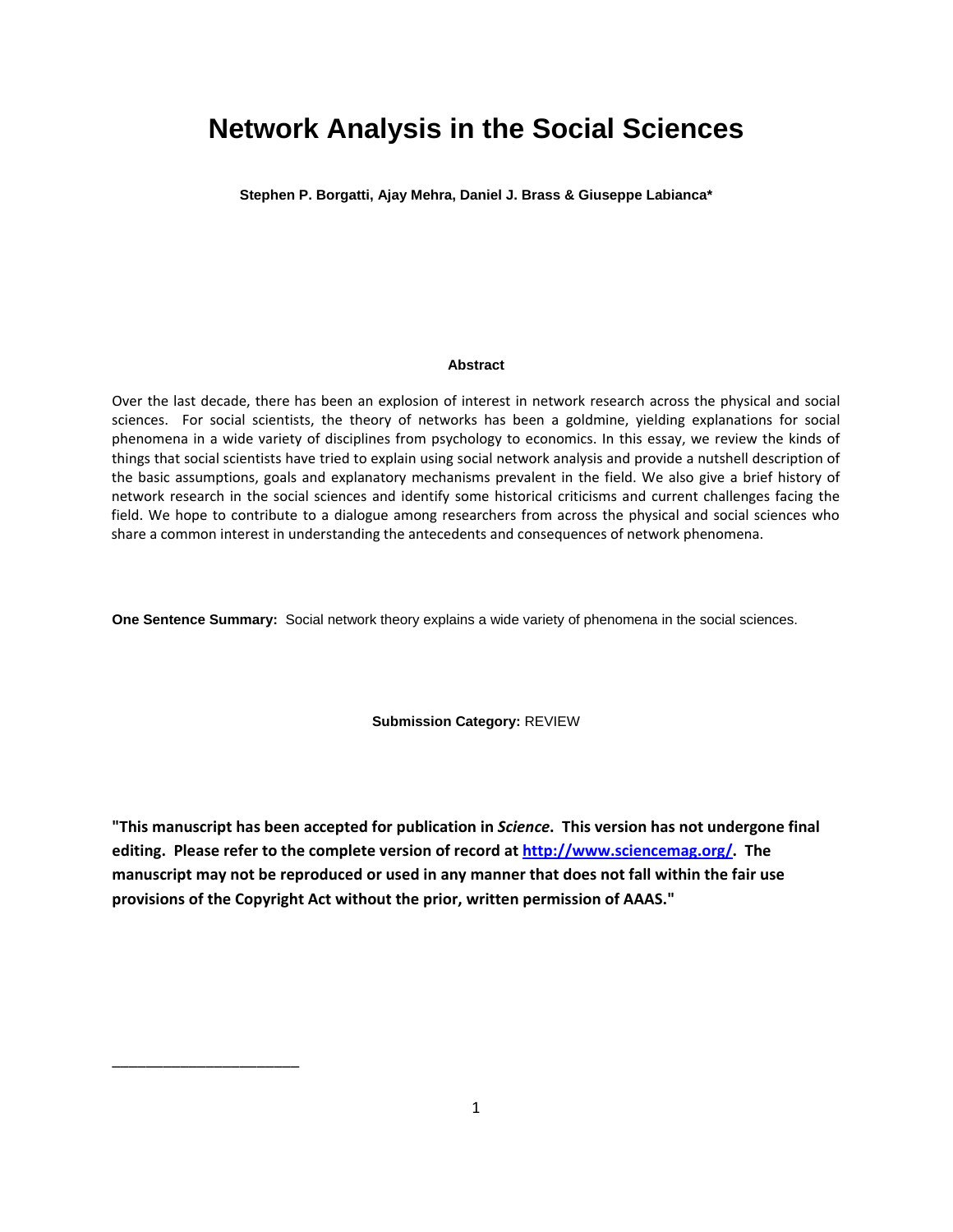\* The authors are researchers at the LINKS Center for Network Research in Business, Gatton College of Business and Economics, University of Kentucky, Lexington, KY 40506‐0034. Email: [sborgatti@uky.edu](mailto:sborgatti@uky.edu), [ajay.mehra@uky.edu](mailto:ajay.mehra@uky.edu), [dbrass@uky.edu](mailto:dbrass@uky.edu), and [joe.labianca@uky.edu](mailto:joe.labianca@uky.edu).

One of the most potent ideas in the social sciences is the notion that individuals are embedded in thick webs of social relations and interactions. Social network theory provides an answer to a question that has preoccupied social philosophy since the time of Plato, namely, the problem of social order: how autonomous individuals can combine to create enduring, functioning societies. Network theory also provides explanations for a myriad of social phenomena, from individual creativity to corporate profitability. Readers of *Science* are already familiar with network research in physics and biology (*1*), but may be less familiar with what has been done in the social sciences. In this essay, we provide a brief history of network research in the social sciences together with an overview of the basic assumptions, goals, and explanatory mechanisms of social network theory.

## **History [1](#page-1-0)**

 In the fall of 1932, there was an epidemic of runaways at the Hudson School for Girls in upstate New York. In a period of just two weeks, 14 girls had run away— a rate 30 times higher than the norm. Jacob Moreno, a psychiatrist, suggested the reason for the spate of runaways had less to do with individual factors pertaining to the girls' personalities and motivations than with the positions of the runaways in an underlying social network (*3*). Moreno and his collaborator, Helen Jennings, had mapped the social network at Hudson using "sociometry," a technique for eliciting and graphically representing individuals' subjective feelings towards one another (Fig. 1). The links in this social network, Moreno argued, provided channels for the flow of social influence and ideas among the girls. In a way that even the girls themselves may not have been conscious of, it was their location in the social network that determined whether and when they ran away.

<span id="page-1-0"></span><sup>1</sup> For a thorough history of the field, see the definitive work by Freeman (*2*).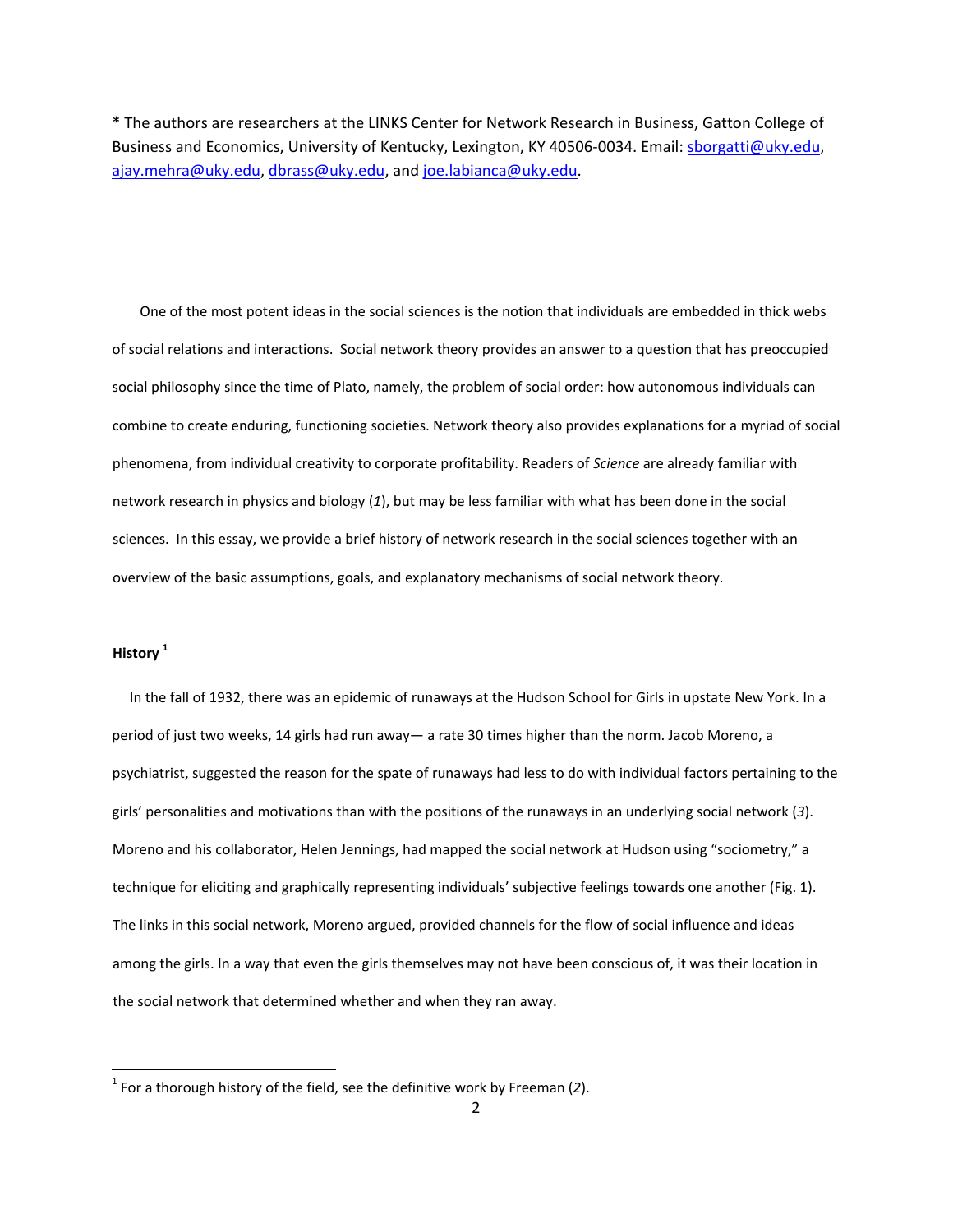

**Figure 1. Moreno's network of runaways. The four largest circles (C12, C10, C5, C3) represent cottages in which the girls lived. Each of the circles within the cottages represents an individual girl. The 14 runaways are identified by initials (e.g., SR). All non‐directed lines between a pair of individuals represent feelings of mutual attraction. Directed lines represent one‐way feelings of attraction.**

Impressed by the rapid advances being made during his time in the physical and biological sciences, Moreno envisioned sociometry as a kind of physics, complete with its own "social atoms" and its laws of "social gravitation" (*3*). The idea of modeling the social sciences after the physical ones was not, of course, Moreno's invention. A hundred years before Moreno, the social philosopher Comte hoped to found a new field of "social physics." Fifty years after Comte, the French sociologist Durkheim had argued that human societies were like biological systems in that they were made up of interrelated components. As such, the reasons for social regularities were to be found not in the intentions of individuals but in the structure of the social environments in which they were embedded (*4*). Moreno's sociometry provided a way of making this abstract social structure tangible.

In the 1940s and 50s, work in social networks advanced along several fronts. One front was the use of matrix algebra and graph theory to formalize fundamental social‐psychological concepts such as groups and social circles in network terms, making it possible to objectively discover emergent groups in network data (*5*). Another front was the development of a program of laboratory experimentation on networks. Under the leadership of Alex Bavelas, a team of researchers at the Group Networks Laboratory at MIT began studying the effects of different communication network structures on the ability of groups to solve problems (*6*). By varying the pattern of who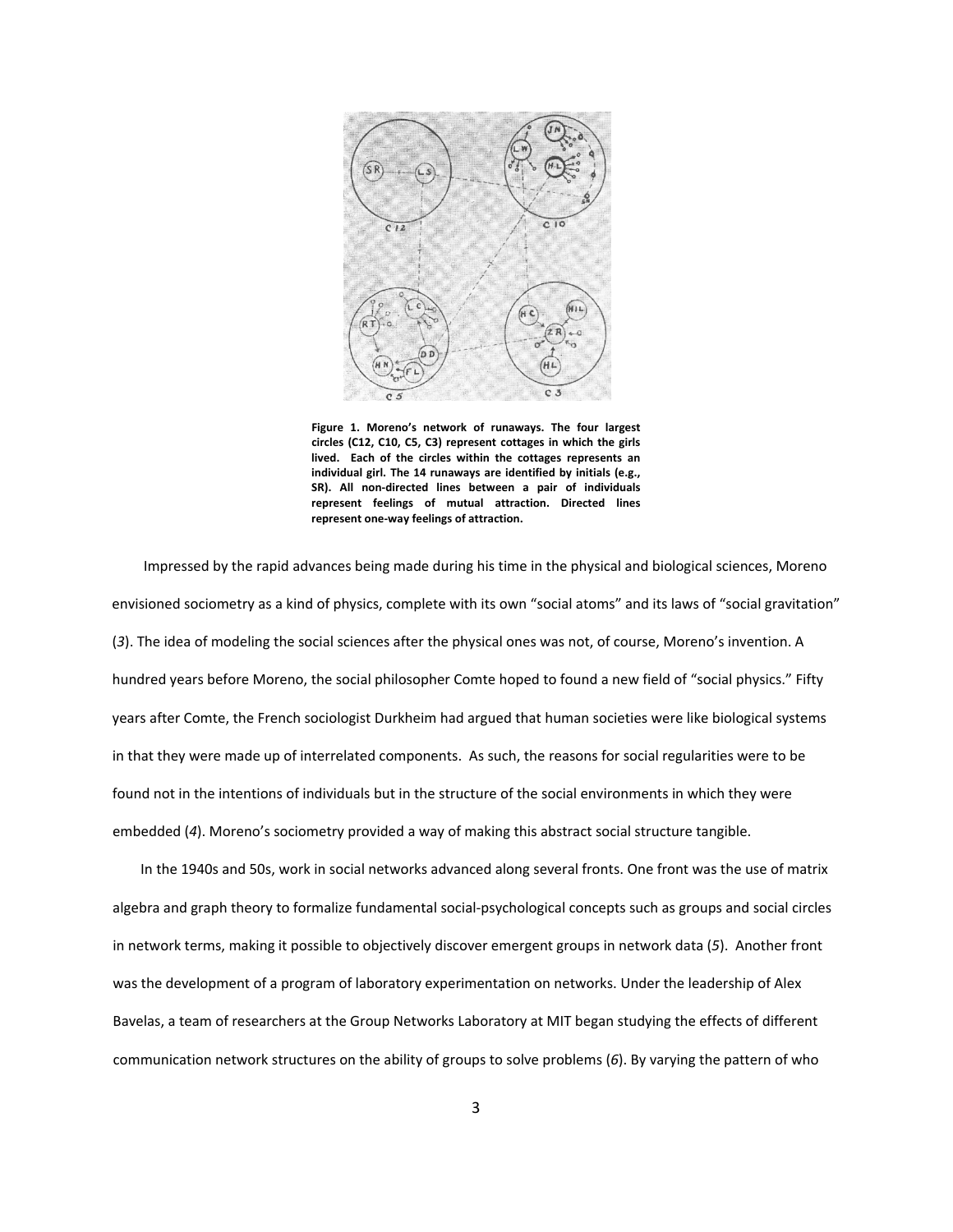could communicate with whom, the researchers were able to examine the effects of a group's network structure on the speed and accuracy of the group's problem solving. Figure 2 shows four of the structures that were tested. It was found that the more centralized structures, such as the star structure, outperformed decentralized structures, such as the circle, even though it could be shown mathematically that the circle structure had, in principle, the shortest minimum solution time (*7*). Why the discrepancy? Achieving the mathematically optimal solution would have required the nodes to execute a fairly complex sequence of information trades in which no single node served as integrator of the information. But the tendency in human networks seemed to be for the more peripheral members of a network (i.e., the nodes colored blue in the "Star," "Y," and "Chain" networks in Fig. 2) to channel information to the most central node (i.e., the nodes colored red in Fig. 2) who then decided what the correct answer was and sent this answer back out to the other nodes. The fastest performing network structures were those in which the distance of all nodes from the obvious integrator was the shortest.<sup>[2](#page-3-0)</sup>



**Figure 2. Four network structures examined by Bavelas and colleagues at MIT.** Each node represents a person; each line represents a potential channel for interpersonal communication. The most central node in each network is colored red.

The work done by Bavelas and his colleagues at MIT captured the imagination of researchers in a number of fields, including psychology, political science, and economics. In the 1950s, Kochen, a mathematician, and de Sola Pool, a political scientist, wrote a highly circulated paper, eventually published in 1978, (9) which tackled what is known today as the "small world" problem. They asked the question: If two persons are selected at random from a population, what were the chances that they would know each other, and, more generally, how long a chain of

<span id="page-3-0"></span> $<sup>2</sup>$  Later experiments suggested that this result was contingent on other factors. For example, several experiments</sup> showed that, as the complexity of puzzles increased, decentralized networks performed better (*8*)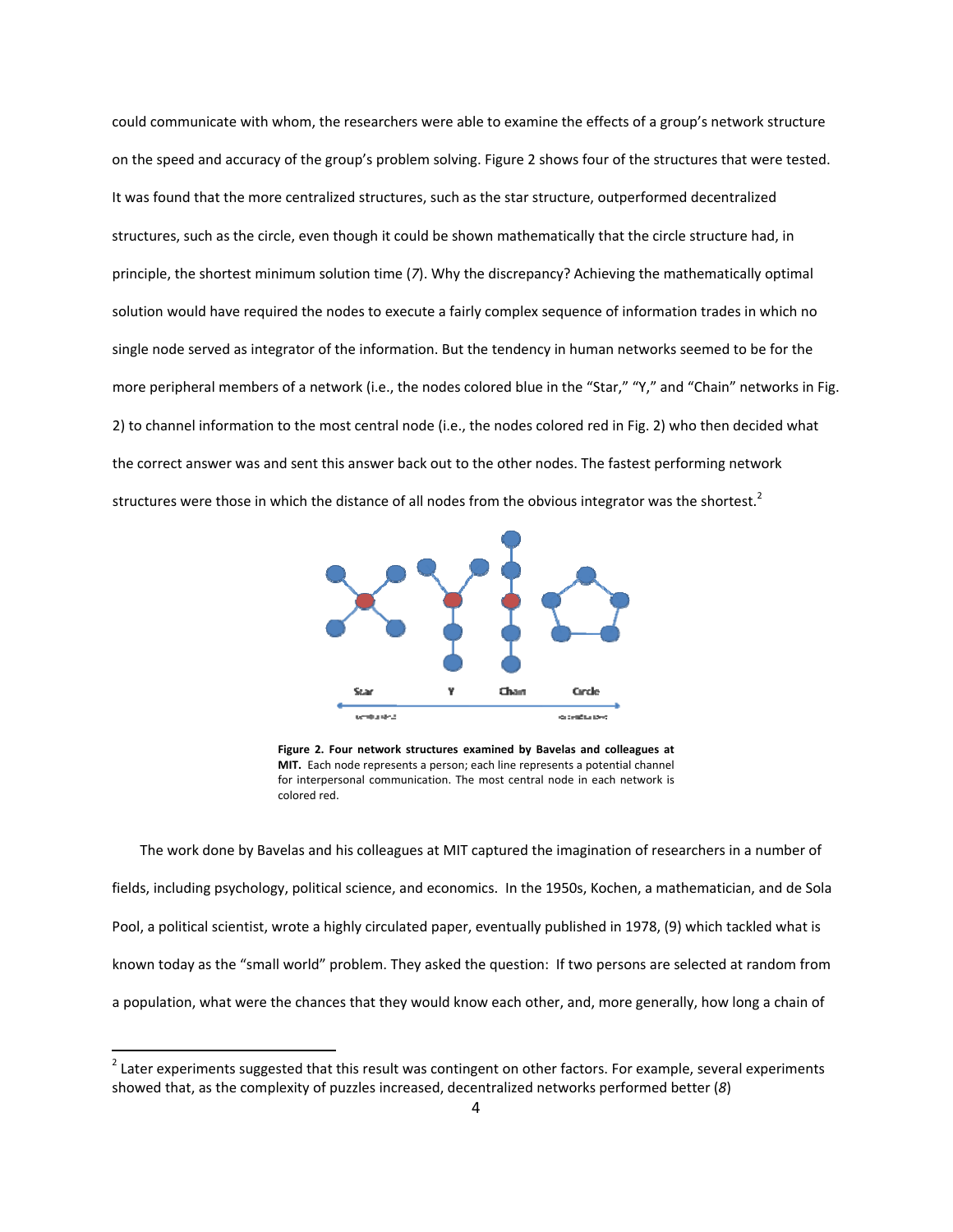acquaintanceship would be required to link them? On the basis of mathematical models, they speculated that in a population like the United States, at least 50% of pairs could be linked by chains with no more than two intermediaries. Twenty years later, Stanley Milgram tested their propositions empirically, leading to the now popular notion of "six degrees of separation" (*10*).

During this period, network analysis was also used by sociologists interested in studying the changing social fabric of cities. The common conviction at the time was that urbanization destroyed community, and that cities played a central role in this drama. These sociologists saw concrete relations between people—love, hate, support, and so on— as the basic stuff of community, and they used network analysis to represent community structure. For example, researchers interviewed 1,050 adults living in fifty northern Californian communities with varying degrees of urbanism about their social relations (*11*). The basic procedure for eliciting network data was to get respondents (egos) to identify people (alters) with whom they had various kinds of relationships and then to also ask ego about the relationships between some or all of the alters. The study examined the size, composition, and density or interconnectedness of the resultant personal or "ego-networks." It found that urbanism did in fact reduce network density, which, in turn, was negatively related to psychological measures of satisfaction and overall wellbeing*.* A similar study of 369 boys and 366 girls between the ages of 13 and 19 in a Midwestern town of about 10,000 residents found that the adolescents' behaviors were strongly influenced by the "cliques" to which they belonged (*12).* The representation and analysis of community network structure remains at the forefront of network research in the social sciences today, with growing interest in unraveling the structure of computer‐ supported virtual communities that have proliferated in recent years (*13*).

By the 1960s, the network perspective was thriving in anthropology. Influenced by the pioneering work of Radcliffe Brown (*14*), there were three main lines of inquiry. First, at the conceptual level, anthropologists like S. F. Nadel began to see societies not as monolithic entities but rather as a "pattern or network (or 'system') of relationships obtaining between actors in their capacity of playing roles relative to one another" (*15*). Second, building on the insights of the anthropologist Levi‐Strauss, scholars began to represent kinship systems as relational algebras which consisted of a small set of generating relations (such as 'parent of' and 'married to') together with binary composition operations to construct derived relations such as "in‐law" (a parent of the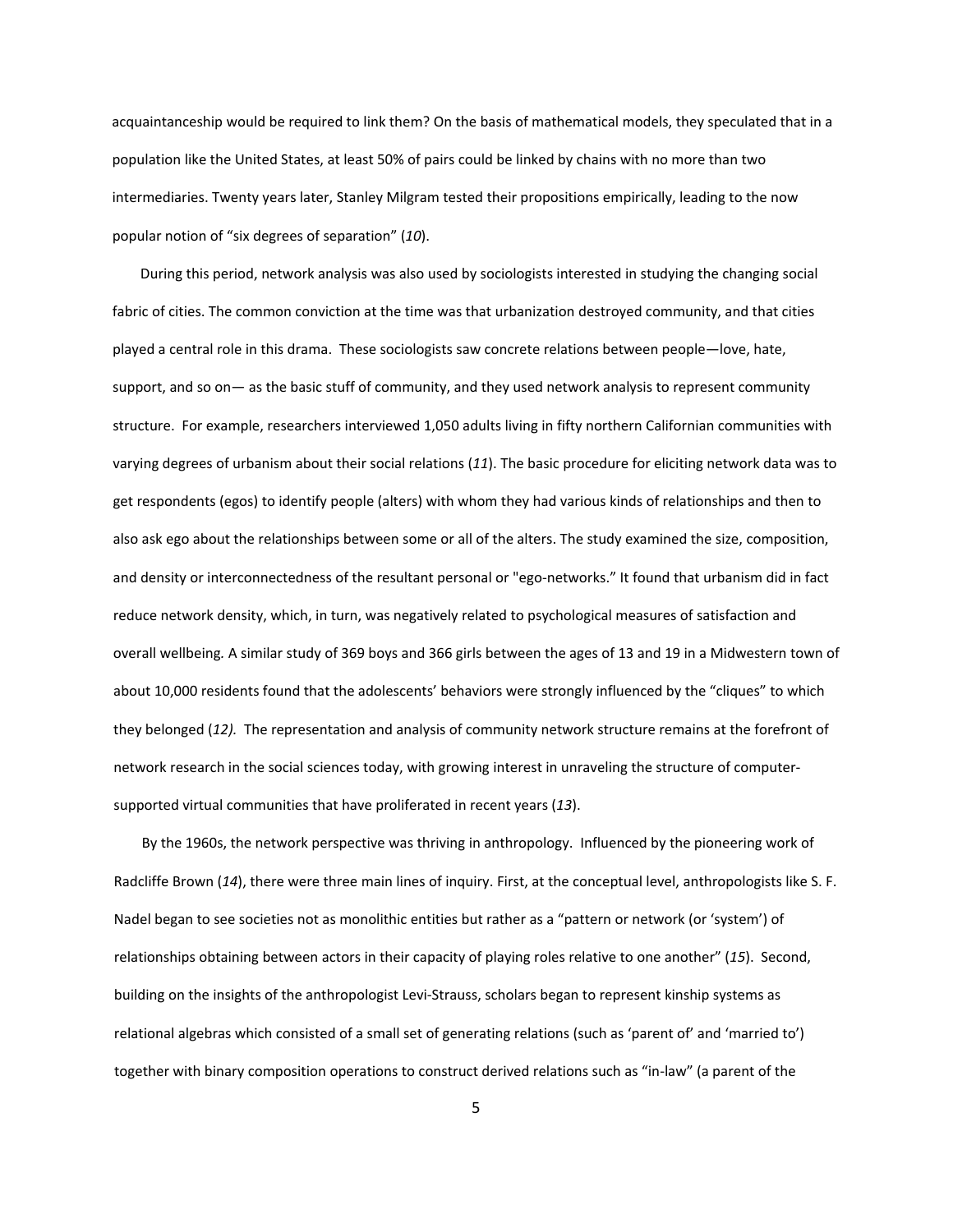person I am married to) and "cousin" (a child of a child of my parent's parent who isn't a child of my parent). It was soon discovered that the kinship systems of such peoples as the Arunda of Australia formed elegant mathematical structures that gave hope to the idea that deep law-like regularities might underlie the apparent chaos of human social systems (16,*17*).

Third, a number of social anthropologists began to use network‐based explanations to account for a range of outcomes. For example, a classic ethnographic study by Bott (*18*) examined 20 urban British families and attempted to explain the considerable variation in the way husbands and wives performed their conjugal roles. In some families, there was a strict division of labor: husband and wife carried out distinct household tasks separately and independently. In other families, the husband and wife shared many of the same tasks and interacted as equals. Bott found that the degree of segregation in the role‐relationship of husband and wife varies directly with the connectedness (or density) of the family's social network. The more connected the network, the more likely the couple would maintain a traditional segregation of husband and wife roles. Bott's work provided some of the earliest evidence suggesting that the structure of the larger network in which a dyad is embedded can affect relations and behaviors within the dyad.

In the 1970s, the center of gravity of network research shifted to sociology. Working in the tradition of anthropological kinship algebras, Lorrain and White (*19*) sought ways of building reduced models of the complex algebras created when all possible compositions of a set of relations were constructed (e.g., the spouse of the parent of the parent of …). By collapsing together nodes that were structurally equivalent – i.e., those that had similar incoming and outgoing ties – they could form a new network (a reduced model) in which the nodes consisted of structural positions rather than individuals. This idea mapped well with the anthropologists' view of social structure as a network of roles rather than individuals, and was broadly applicable to the analysis of roles in other settings, such as the structure of the U.S. economy *(20).* It was also noted that structurally equivalent individuals faced similar social environments and therefore could be expected to develop similar responses, such as similar attitudes or behaviors *(21).*

Another key contribution of this period was the influential Strength of Weak Ties theory (SWT) developed by Mark Granovetter (*22)*. Granovetter argued that strong ties tend to be "clumpy" in the sense that that one's close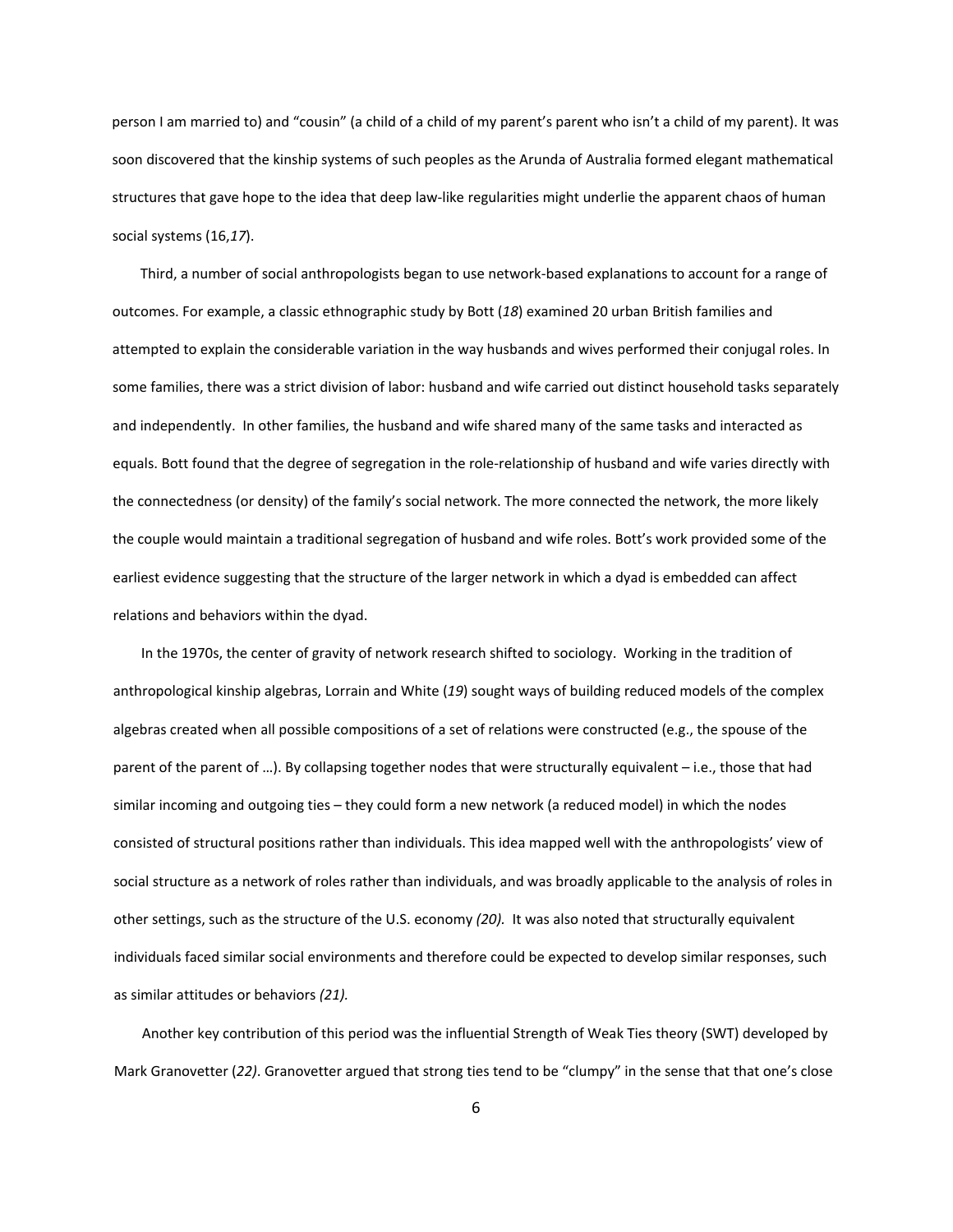contacts tend to know each other. As a result, some of the information they pass along is redundant – what a person hears from contact A is the same as what the person heard from B. In contrast, weak ties (e.g., mere acquaintances) can easily be unconnected to the rest of one's network, and therefore more likely to be sources of novel information. Twenty years later, this work has developed into a general theory of social capital – the idea that whom a person is connected to, and how these contacts are connected to each other, enable people to access resources that ultimately lead them to such things as better jobs and faster promotions (*23*).

By the 1980's, social network analysis had become an established field within the social sciences, with a professional organization (INSNA), an annual conference (SUNBELT), specialized software (e.g., UCINET) and its own journal (Social Networks). In the 1990s, network analysis radiated into a great number of fields, including physics and biology. It also made its way into several applied fields such as management consulting (*24*), public health (*25*), and crime/war fighting (*26*). In management consulting, network analysis is often applied in the context of knowledge management, where the objective is to help organizations better exploit the knowledge and capabilities distributed across its members. In public health, network approaches have been important both in stopping the spread of infectious diseases and in providing better health care and social support.

Of all the applied fields, national security is probably the area that has most embraced social network analysis. Crime‐fighters, particularly those fighting organized crime, have used a network perspective for many years, covering walls with huge maps showing links between "persons of interest." This network approach is often credited with contributing to the capture of Saddam Hussein. In addition, terrorist groups are widely seen as networks rather than organizations, sparking research on how to disrupt functioning networks (*27*). At the same time, it is often asserted that it takes a network to fight a network, sparking military experiments with decentralized units.

## **Social Network Theory**

### **Types of Ties**

In the physical sciences, it is not unusual to regard any dyadic phenomena as a network. In this usage, a network and a mathematical graph are synonymous, and a common set of techniques is used to analyze all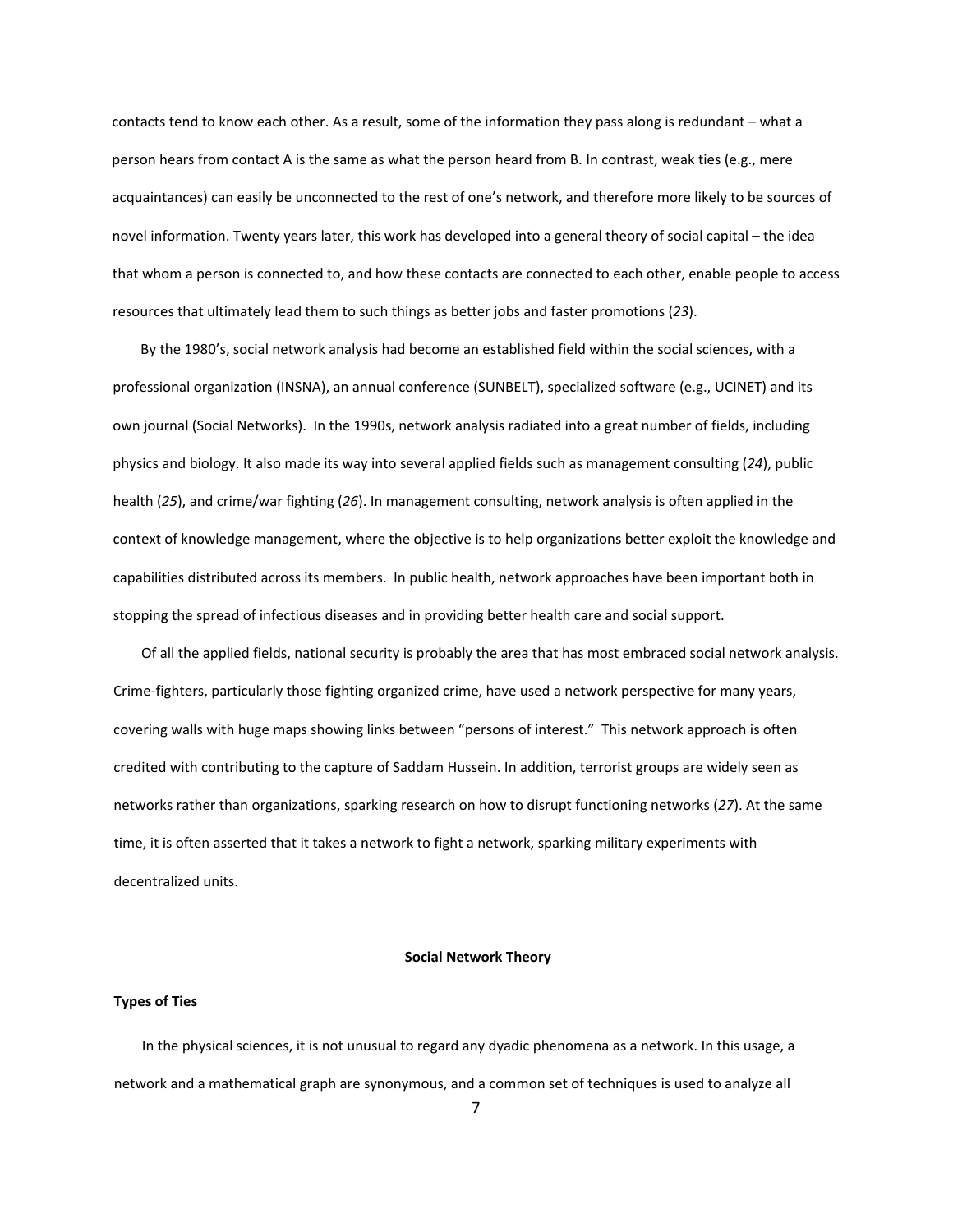instances, from protein interactions to co-authorship to international trade. In contrast, social scientists typically distinguish among different kinds of dyadic links both analytically and theoretically. For example, the typology shown in Figure 3 divides dyadic relations into four basic types – similarities, social relations, interactions, and flows – which are discussed below. Much of social network research can be seen as working out how these different kinds of ties affect each other.

| <b>Similarities</b>                             |                                             |                                                      | <b>Social Relations</b>           |                                                              |                                   |                                                              | <b>Interactions</b>                                                          | <b>Flows</b>                                                          |
|-------------------------------------------------|---------------------------------------------|------------------------------------------------------|-----------------------------------|--------------------------------------------------------------|-----------------------------------|--------------------------------------------------------------|------------------------------------------------------------------------------|-----------------------------------------------------------------------|
| Location                                        | Membership                                  | Attribute                                            | Kinship                           | Other Role                                                   | Affective                         | Cognitive                                                    |                                                                              |                                                                       |
| e.g.,<br>Same<br>spatial &<br>temporal<br>space | e.g.,<br>Same clubs,<br>Same events<br>etc. | e.g.,<br>Same<br>gender,<br>Same<br>attitude<br>etc. | e.g.,<br>Mother of,<br>Sibling of | e.g.,<br>Friend of,<br>Boss of,<br>Student of,<br>Competitor | e.g.,<br>Likes.<br>Hates,<br>etc. | e.g.,<br>Knows,<br>knows<br>about, sees<br>as happy,<br>etc. | e.g.,<br>Sex with,<br>Talked to,<br>Advice to,<br>Helped,<br>Harmed,<br>etc. | e.g.,<br>Information,<br>beliefs,<br>personnel,<br>resources,<br>etc. |



Similarities include spatial and temporal proximity as well as co-membership in groups and events and sharing socially significant attributes, such as race or class. Similarities are not seen as social ties in themselves but rather as conditions or states that increase the probability of forming other kinds of ties, and therefore shape social networks. For example, physical proximity creates opportunities for interaction, which in turn can forge social relations. Social relations are the canonical types of ties that most sociological theorizing about social networks is based on. Like similarities, social relations are conceptualized as continuous properties. In contrast, interactions are typically conceptualized as discrete events that can be counted over a period of time. We typically view interactions as being facilitated by and occurring in the context of social relations (and vice-versa). For example, friends (social relation) give each other advice (interaction). At the same time, through interactions, social relations may evolve (e.g., friends can become business partners). Flows are those tangible and intangible things that are transmitted through interactions. Ideas are transmitted through communication; viruses and material resources through physical contact, and so on. Flows are not typically measured but rather inferred from interactional and relational data. An important element of network theorizing – though perhaps rarely explicit – has been to construct indices of expected flows given underlying social relations (*28*).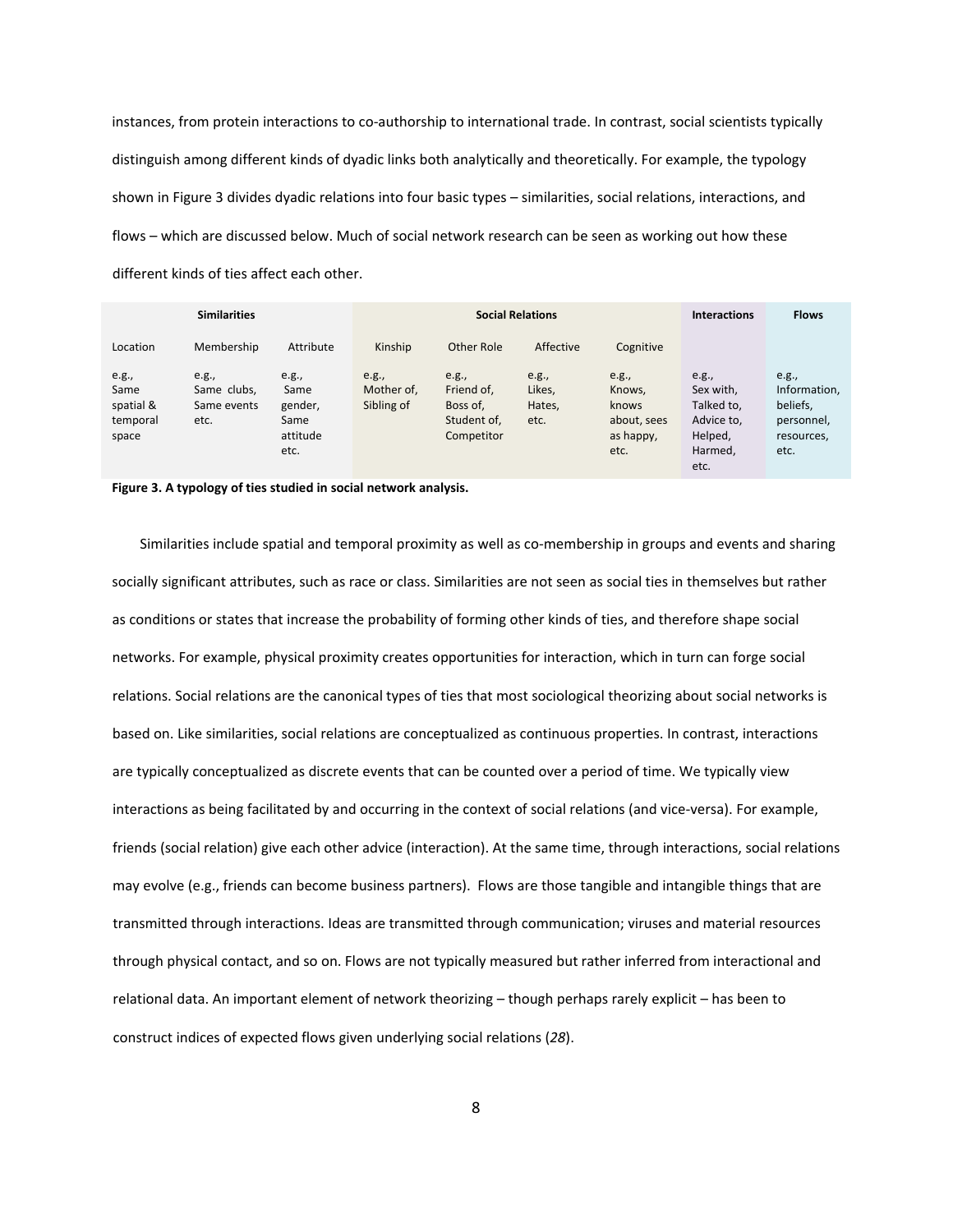Social scientists typically view each kind of tie as a separate network, each with a potentially unique structure and different implications for the nodes involved. For example, the advice network in a corporate office may have a radically different structure than the friendship network for the same nodes. Rather than searching for a single, "best" relation to serve as an indicator of the social network, researchers typically measure multiple relations and examine how they relate to each other. For instance, a major relational perspective in economic sociology is *embeddedness*, the idea that economic transactions among actors are influenced by the social relations among the same set of actors (*29*). The behavior of firms, for example, can depart from market expectations because of the social ties in which economic relations between firms are embedded (*30*). Similarly, social scientists have been interested in the extent to which one type of tie (e.g., friendship) may be appropriated for a different use (e.g., obtain a loan) (*31*).

#### **Key Theoretical Concepts**

As in the study of isomers in chemistry, a fundamental axiom of social network analysis is the concept that structure matters. For example, teams with the same composition of member skills can perform very differently depending on the patterns of relationships among the members. Similarly, at the level of the individual node, a node's outcomes and future characteristics depend in part on its position in the network structure. Whereas traditional social research explained an individual's outcomes or characteristics as a function of other characteristics of the same individual (e.g., income as a function of education and gender), social network researchers look to the individual's social environment for explanations, whether through influence processes (e.g., individuals adopting their friends' occupational choices) or leveraging processes (e.g., an individual can get certain things done because of the connections she has to powerful others).

A key task of social network analysis has been to invent graph‐theoretic properties that characterize (a) network structures (at the network level of analysis), (b) network positions (at the node level of analysis), and (c) dyadic properties (at the dyad level). At the network level of analysis, two properties are well‐known: *cohesion* and *shape*. Cohesion refers to the connectedness of the structure and includes properties such as density, characteristic path length, and fragmentation. Cohesion measures are also used to define and detect subgroups – network regions that have specific cohesive properties, such as high density, short distances or multiple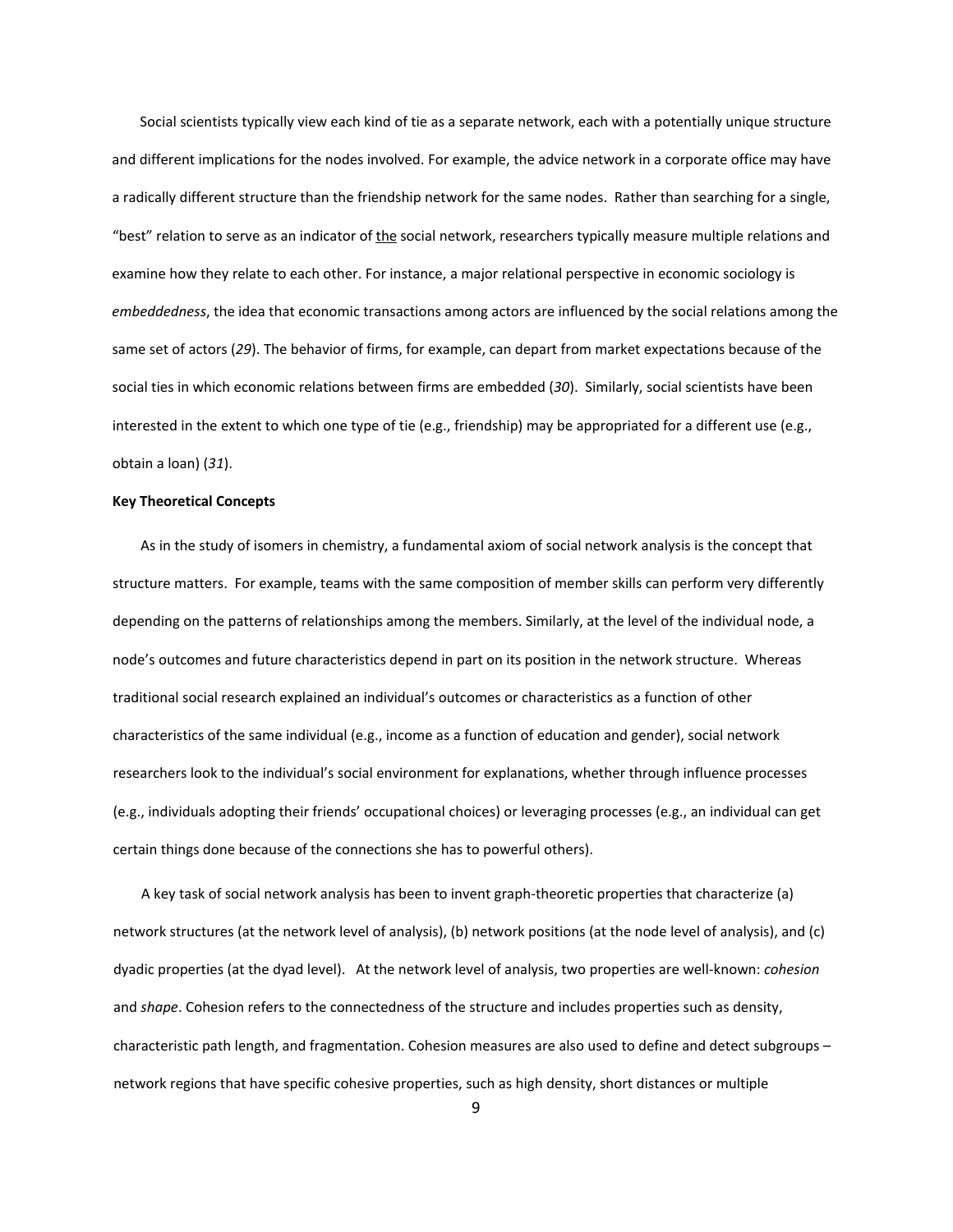independent paths among members *(32).* Shape refers to the overall distribution of ties and includes properties such as core‐peripheriness, clumpiness and scale‐freeness of the degree distribution.

At the node level of analysis, the most widely studied concept is *centrality* – a family of node‐level properties relating to the structural importance or prominence of a node in the network. For example, one type of centrality is Freeman's *betweenness*, which captures the property of frequently lying along the shortest paths between pairs of nodes (*33*). This is often interpreted in terms of the potential power that an actor might wield due to the ability to slow down flows or to distort what is passed along in such a way as to serve the actor's interests. For example, Padgett and Ansell (*34*) analyzed historical data on marriages and financial transactions of the powerful Medici family in 15<sup>th</sup> century Florence. The study suggested that the Medici's rise to power was a function of their position of high betweenness within the network, which allowed them to broker business deals and serve as a crucial hub for communication and political decision making.

Finally, at the dyadic level, the two fundamental families of properties are dyadic cohesion and equivalence. Dyadic cohesion refers to a set of concepts relating to the social closeness of a pair of nodes, such as geodesic distance (the length of the shortest path from one to the other), or multiplexity (the number of different kinds of relations that bind a pair of nodes). Equivalence refers to the extent to which pairs of nodes play similar structural roles in the network, such as whether they are isomorphic. For example, in Figure 4, nodes *b*, *d*, *g* and *i* are structurally similar. Indeed, if the colors and labels of all the nodes were lost and the graph were picked up, twirled around and set back down, it would be impossible to tell which of these was which, since they are structurally identical. But all four *(b*, *d*, *g*, and *i*) could be distinguished from *e* and *f* (whose friends are unconnected), and from *a*, *c*, *h* and *j* (who each belong to exactly 2 cliques of size 3).

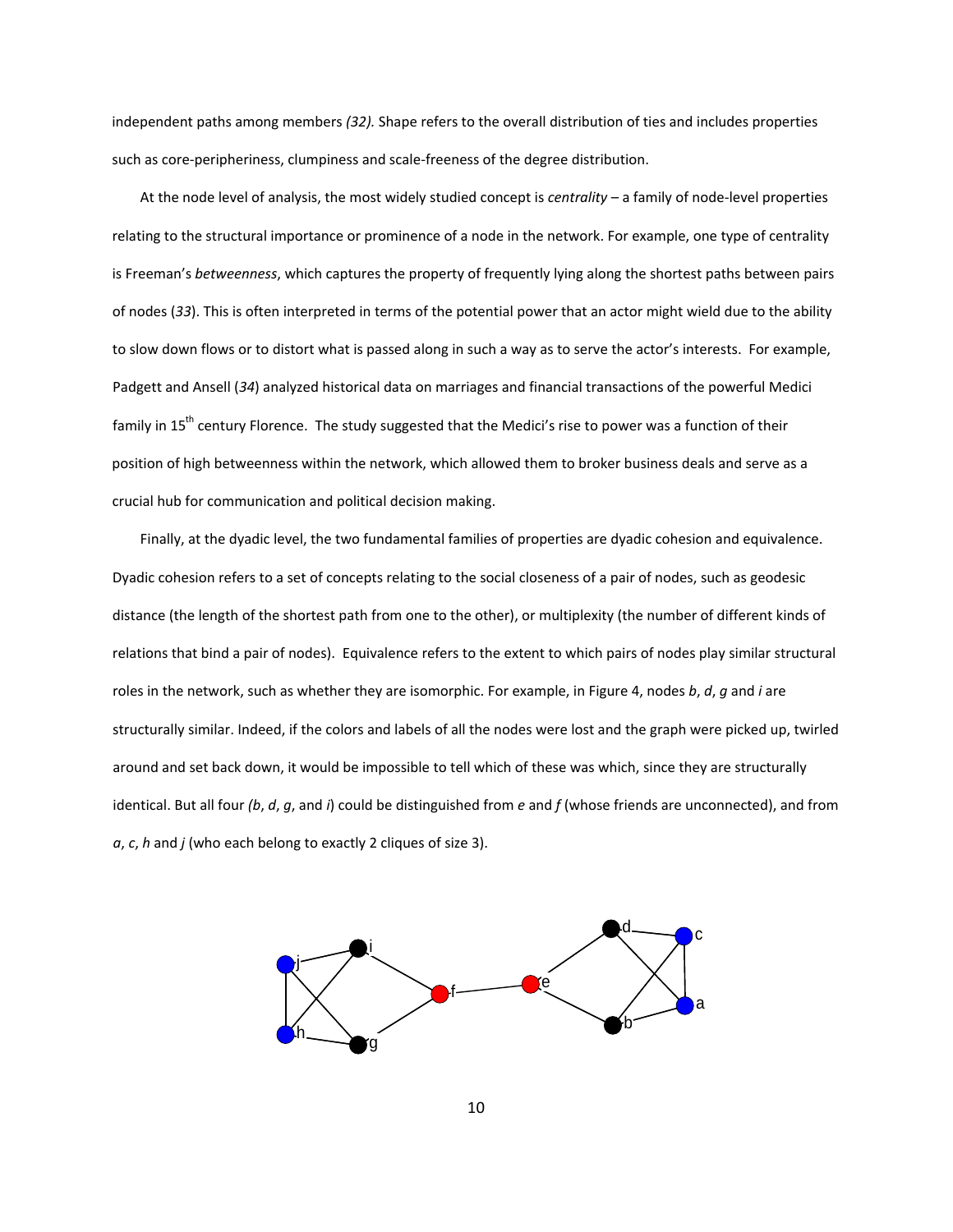Figure 4. Similarly colored nodes are structurally isomorphic.

#### **Research Questions**

In the physical sciences, a key research goal has been formulating universal characteristics of non‐random networks, such as the property of having a scale-free degree distribution. In the social sciences, however, researchers have tended to emphasize variation in structure across different groups or contexts, using these variations to explain differences in outcomes. For example, Granovetter famously argued that when the city of Boston sought to absorb two neighboring towns, the reason that one of the towns was able to successfully resist was that its more diffuse network structure was more conducive to collective action (*22*).

A research goal that the social and physical sciences have shared has been to explain the formation of network ties and, more generally, to predict a host of network properties, such as the clusteredness of networks or the distributions of node centrality. In the social sciences, most of the work of this type has been conducted at the dyadic level to predict which nodes will have which kinds of ties to which other nodes. For example, what is the basis of friendship ties? How do firms pick alliance partners? A host of explanations have been proposed in different settings, but we find they can usefully be grouped into two basic categories: opportunity‐based antecedents and benefit‐based antecedents.

The opportunity-based explanations focus on the likelihood that two nodes will come into contact; they include such factors as geographic proximity (e.g., most interaction occurs among those who are physically close to each other (*35)*, social proximity (e.g., having a friend in common increases likelihood of meeting), and relative group sizes (e.g., members of the numeric minority in a group tend to have more friends with members of the majority group than vice versa) (36). The benefit-based explanations typically posit some kind of utility/discomfort maximization/minimization that leads to tie formation. For example, one explanation for homophily (the tendency to be socially attracted to those similar to oneself along socially significant dimensions) is that communication is easier and more effective among those that have similar backgrounds (*37*). Similarly, being enemies with the friend of a friend can create a tension that can be reduced by either dropping the friend or reconciling with the enemy. Another example is the tendency to form ties with nodes that have resources that one lacks (*20)*.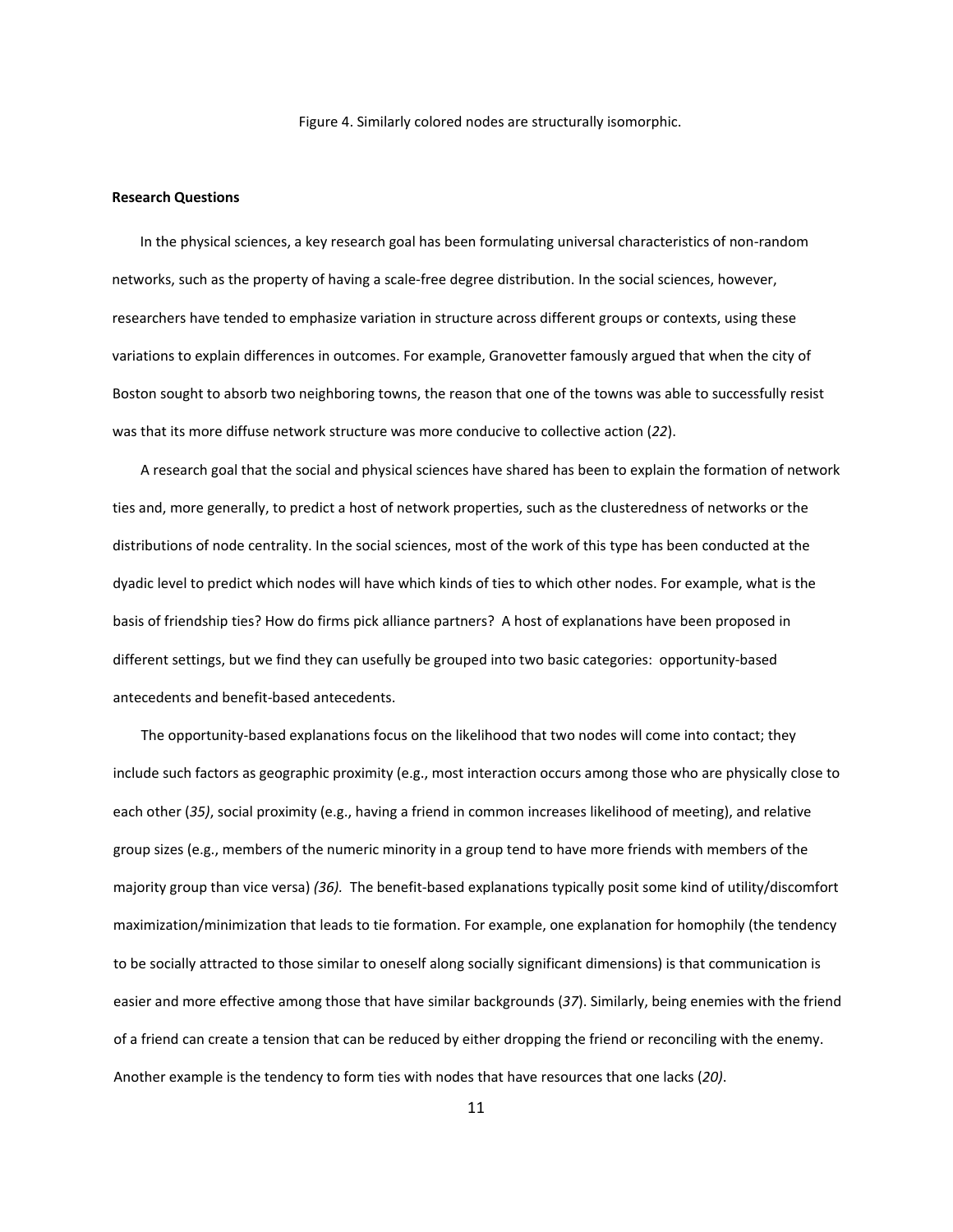While there are many studies of network antecedents, the primary focus of network research in the social sciences has been on the consequences of networks. Perhaps the most fundamental axiom in social network research is that a node's position in a network determines in part the opportunities and constraints that it encounters, and in this way plays an important role in a node's outcomes. This is the network thinking behind the popular concept of social capital, which in one formulation posits that the rate of return on an actor's investment in their human capital (i.e., their knowledge, skills and abilities) is determined by their social capital (i.e., their network location) (*38*).

A multitude of node outcomes have been studied as consequences of social network variables. Broadly speaking, these outcomes fall into two main categories, which we refer to as *homogeneity* and *performance*. Node homogeneity refers to the similarity of actors with respect to behaviors or internal structures. For example, if the actors are firms, one well-known area of research tries to predict which firms adopt the same organizational governance structures (*39*); similarly, where the nodes are individuals, a key research area has been the prediction of similarity in time‐to‐adoption of an innovation for pairs of actors (*40*). Performance refers to a node's outcomes with respect to some good. For example, researchers have found that actors with more structural holes in their ego‐networks at work have better ideas (*41*). Similarly, at the firm level, researchers have found that firm centrality predicts the firm's ability to innovate, as measured by number of patents secured (*42*), as well as to perform well financially (*43*). Other research has linked individual centrality with power and influence (*44*).

#### **Theoretical Mechanisms**

Causal explanation in social network research invokes mechanisms, which are the underlying processes that account for observed relationships among variables. Here we identify four canonical mechanisms that are employed in social network research.

*Transmission*. Perhaps the most common mechanism in social network analysis is some form of direct transmission from node to node. Whether this is a physical transfer, as in the case of material resources such as money, or a mimetic/imitative process, such as the contagion of ideas, the underlying idea is that something flows along a network path from one node to the other. Thus, a pair of nodes may exhibit similar attitudes or behavior because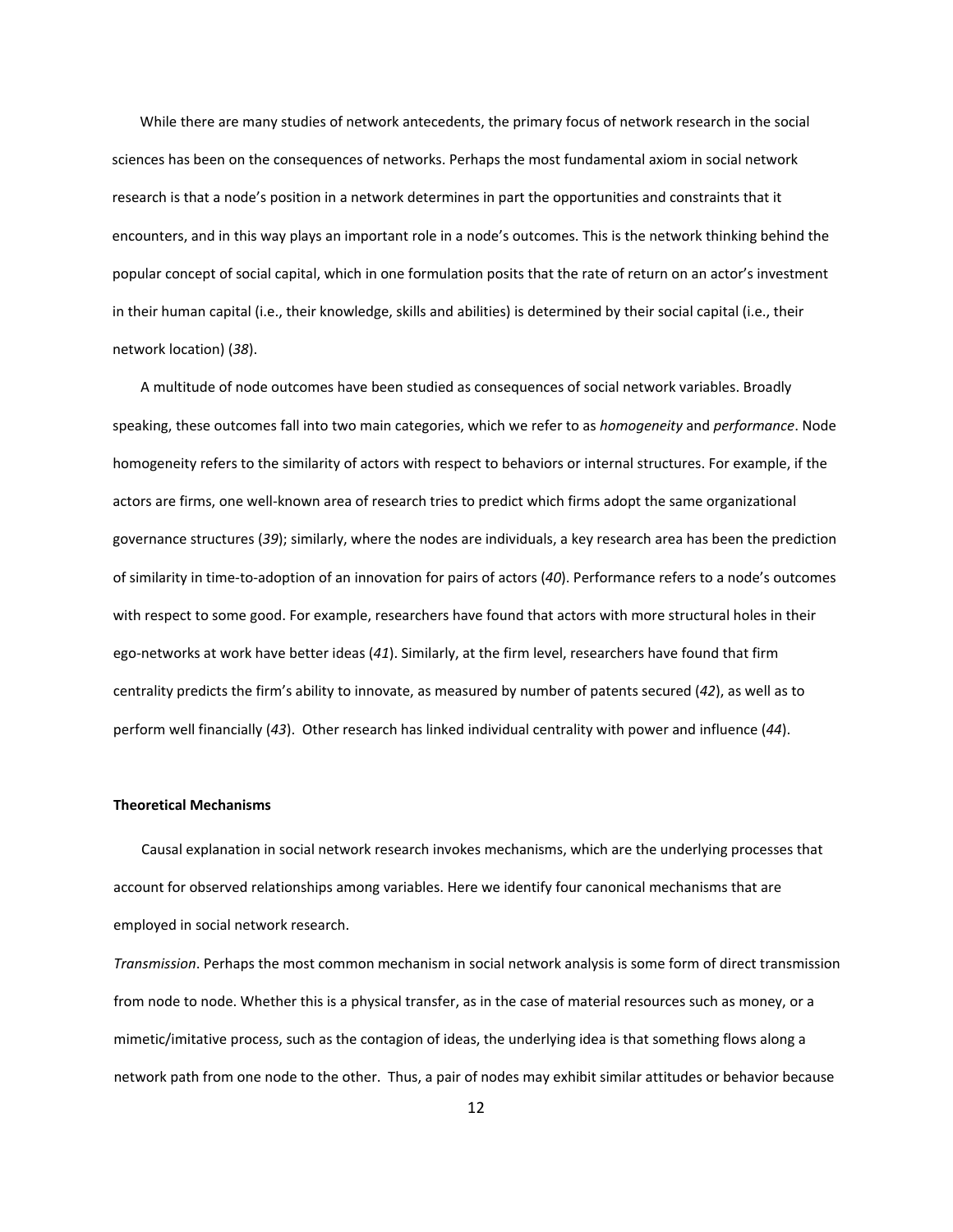one node has influenced the other, either directly or through a path of intermediaries.<sup>[3](#page-12-0)</sup> For example, a person who is unsure about how to behave in a given setting may actively choose to imitate social leaders. Alternatively, a node may coerce another into performing some behavior. In a classic illustration of the transmission mechanism, the speed and adaptation of "poison pills," a corporate governance practice that came to be widely adopted in the 1980s as a defense against hostile takeovers, was shown to diffuse like an infection from corporate board to board through shared directors. The links in the network provided the conduits for the flow of information and norms between corporations (*45*). The transmission mechanism is also invoked in explanations of differential performance. For example, researchers have found that the ability to access resources through one's social ties is a critical factor in achieving social status (*46*).

*Adaptation*. The adaptation mechanism states that nodes become homogeneous as a result of experiencing and adapting to similar social environments. Much like explanations of convergent forms in biology, if two nodes have ties to the same (or equivalent) others they face the same environmental forces and are likely to adapt by become increasingly similar. For example, two highly central nodes in an advice network could develop similar distaste for the telephone and email, because both receive so many requests for help through these media. Unlike the case of transmission, the state of "distaste for communication media" is not transmitted from one node to another, but rather is similarly created in each node because of their similar relations to others. This mechanism can be used to explain how relational roles affect outcomes (e.g., two professors have similar attitudes about students although neither is connected nor transmits anything to the other).

*Binding*. The binding mechanism is similar to the old concept of covalent bonding in chemistry. The idea is that social ties can bind nodes together in such a way as to construct a new entity whose properties can be different from those of its constituent elements. Binding is one of the mechanisms behind the popular notion of the performance benefits of "structural holes" (Fig. 5). Given an ego‐network (the set of nodes with direct ties to a focal node, called *ego*, together with the set of ties among members of the ego network), a *structural hole* is the absence of a tie among a pair of nodes in the ego‐network (*23*). A well‐established proposition in social network

<span id="page-12-0"></span> $3$  By extension, the transmission mechanism suggests that cohesive subgroups (network regions that are highly cohesive) will be more homogeneous than randomly selected sets of nodes of equal size.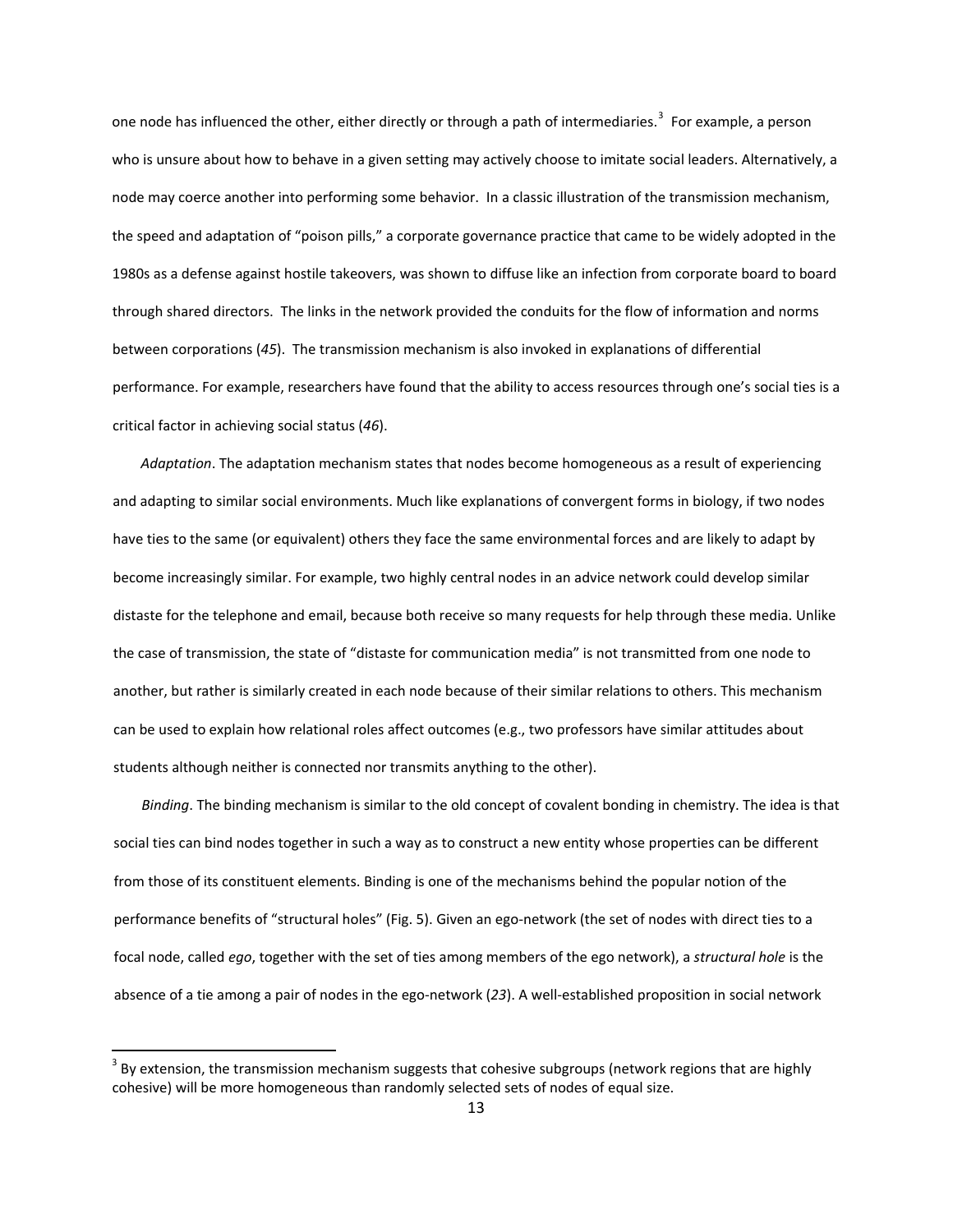analysis is that egos with lots of structural holes are better performers in certain competitive settings (*38)*. The lack of structural holes around a node means that the node's contacts are "bound" together – they can communicate and coordinate so as to act as one, creating a formidable 'other' to negotiate with. This is the basic principle behind the benefits of worker's unions and political alliances. In contrast, a node with many structural holes can play unconnected nodes against each other, dividing and conquering. It is also the basic principle behind the notion of an agent – someone who is "bound' to or acts in the interests of another.



**Figure 5. Two illustrative ego networks. The one on the left contains many structural holes; the one on the right contains few.**

*Exclusion.* The exclusion mechanism refers to competitive situations in which one node, by forming a relation with another, excludes a third node. To illustrate, consider a "chain" network (see Figure 6) in which nodes are allowed to make pairwise "deals" with those they are directly connected to. Node *d* can make a deal with either node *c* or node *e*, but not both nodes. Thus, *d* can exclude *c* by making a deal with *e*. A set of experiments (*47*) showed that nodes *b* and d have high bargaining power, while *a*, *c* and *e* have low power. Of special interest is the situation of *c*, which is more central than, and has as many trading partners, as *b* and *d*. However, *b* and *d* are stronger because each have partners (*a* and *e*) that are in weak positions (no alternative bargaining partners). Having only strong nodes to bargain with makes *c* weak. In this way, a node's power becomes a function of the powers of all other nodes in the network, and results in a situation in which a node's power can be affected by changes in the network far away from the node. For example, adding additional nodes as possible trading partners to *a* and *e* strengthens *c*'s position immensely. Indeed, the power of a node can be estimated by the net surplus of odd and even‐length paths from the node to all others (*48*). For example, the high‐power nodes *b* and *d* are in positions such that they have three paths of odd‐length and only one path of even length. In contrast, the low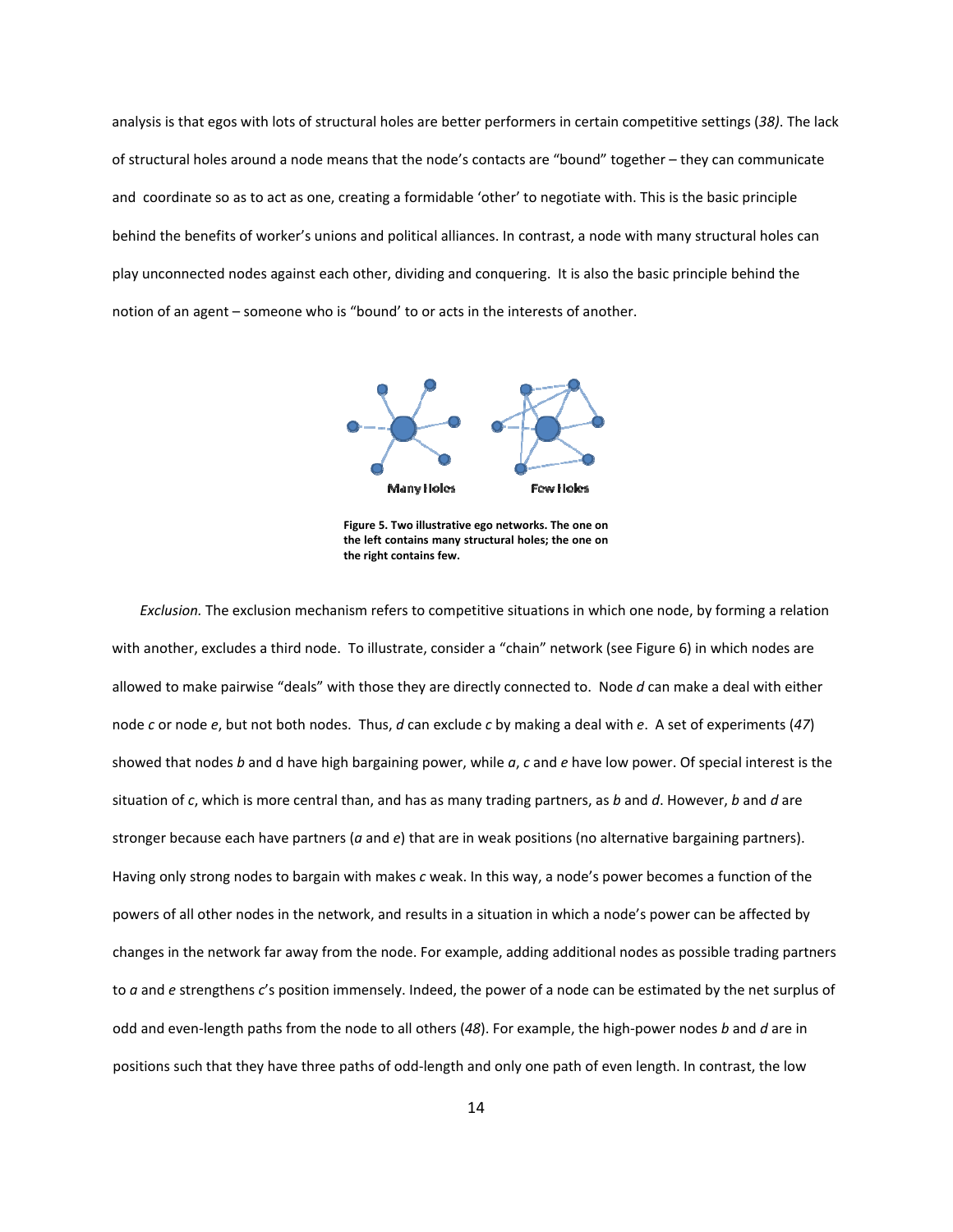nodes a, c, and e have two paths of odd length and two paths of even length.<sup>[4](#page-14-0)</sup> An example of the exclusion mechanism occurs in business‐to‐business supply chains. When a firm intentionally locks up a supplier to an exclusive contract, competitor firms are excluded from accessing that supplier, leaving them vulnerable in the marketplace. Thus, when Nike signs an exclusive apparel contract with Major League Baseball, other apparel firms, such as Reebok, suffer directly in terms of not being able to sell jerseys, but also suffer by being in weaker negotiating positions with their own customer firms, such as Dick's Sporting Goods.



**Figure 6. A five person exchange network. Nodes represent persons; lines represent exchange relations.**

## **Fundamental Metaphors**

Underlying the specific explanatory mechanisms that have been proposed in social network analysis are at least two fundamental metaphors, which we refer to here as the *Flow Model* and the *Architecture Model*. These metaphors are important because they guide the development of new concepts and methods in the field.

*Flow Model.* The flow model essentially views a network as a system of pipes (or roads) through which things flow. A surprising amount of extant theorizing about the consequences of network properties is based on this simple premise. For example, if what is flowing through the network is information, all else being equal, nodes with a high number of direct ties should have a greater probability of exposure to any bit of information flowing through the network than nodes with only a few ties. At the network level of analysis, the existence of nodes with many direct ties makes the network highly searchable.

Indirect ties and path lengths are also inherent in the flow metaphor. For example, two nodes, A and B, could have the same number of ties, but A could have a much higher probability of receiving the information if the nodes it has ties with have many more ties than the nodes that B has ties with. Nodes that are connected to most others by fairly long paths can be expected to receive whatever is flowing through the network later, on average, than those who have fewer path lengths to travel to all other nodes. In addition, nodes that lie along a greater share of

<span id="page-14-0"></span><sup>4</sup> Experimental exchange networks have also been fruitfully explored from a game‐theoretic perspective *(49)*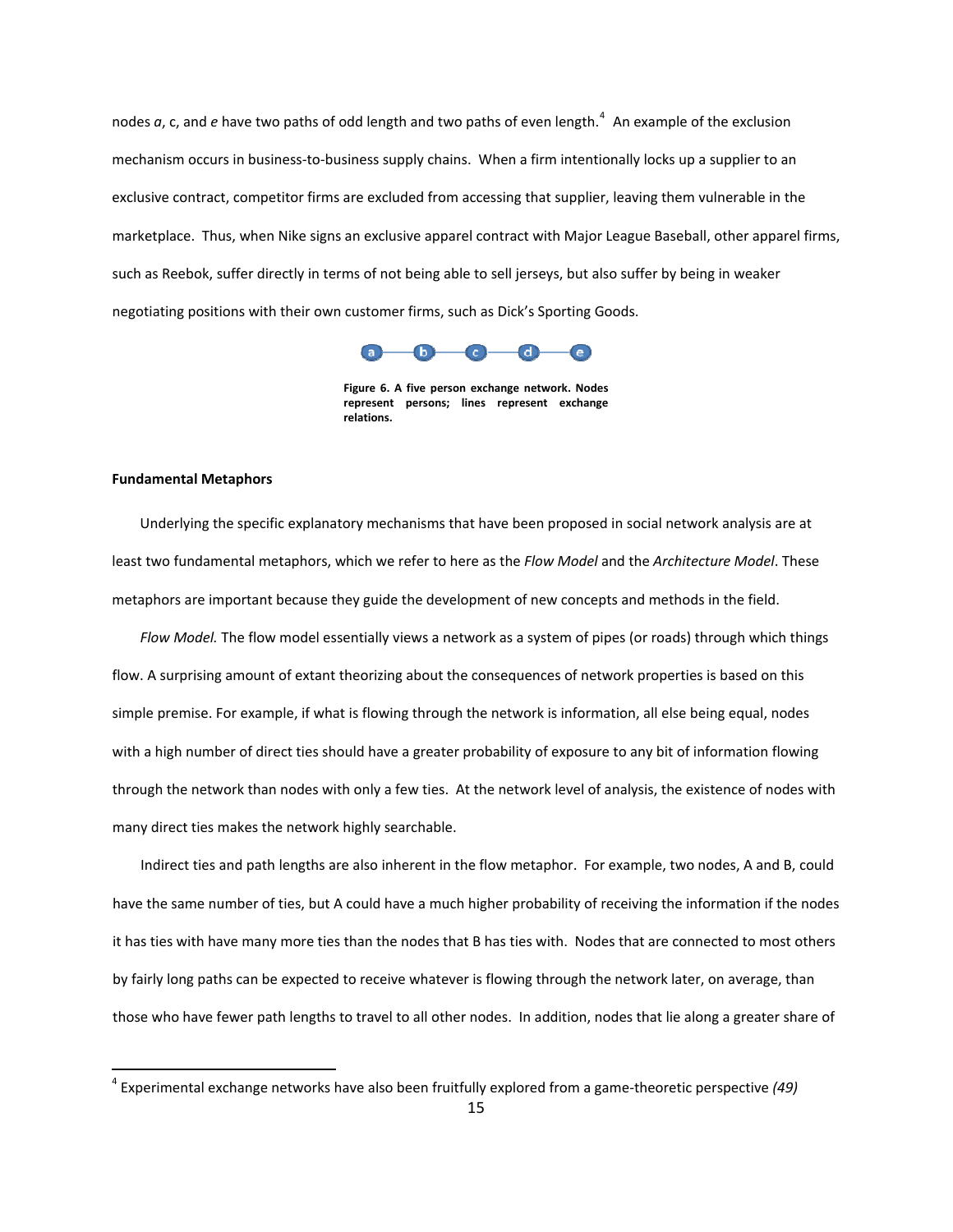shortest paths between pairs of others (i.e., those high in betweenness) can be seen as structurally more important since their removal or their refusal to pass along flows would tend to have a larger effect on the network than the same behavior in more peripheral nodes. For example, individuals central in each of these three flow measures (direct ties, path lengths, and betweenness centrality) are the most powerful in organizations (*44*).

*Architecture model*. Another fundamental metaphor that motivates social network theorizing is the view of ties as something akin to girders or bones that create a structure upon which socio‐cultural systems are draped. The architecture model is responsible for some of the most beautiful concepts in social network analysis, such as the lattice of regular equivalences. The notion of regular equivalence was invented to formalize the notion of a social role. The idea is that a social system – modeled as a network – consists of a set of (unknown) positions or roles that have certain characteristic relationships with other roles. The question is whether, given an observed network, it is possible to infer the roles.

The notion of regular equivalences can be described by the equation  $C(u) = C(v) \rightarrow C(N(u)) = C(N(v))$ , where *N(u)* refers to the set of nodes that *u* is adjacent to, and *C(N(u))* is the set of distinct colors or roles represented by *u*'s contacts. The equation says – recursively – that if two nodes are playing the same role, then they will have ties to equivalent others, though not necessarily the same others and not necessarily in the same quantities. Thus, a doctor has certain relationships with a given set of nurses and patients, and another doctor has similar relationships with a (possibly) different but equivalent set of nurses and patients. An illustration is provided in Figure 7, which partitions the nodes into three equivalence classes. In the diagram, it can be seen that the condition specified by the equation holds for every pair of nodes in the same equivalence class. For example, nodes N1 and N3 are both nurses; both socialize with other nurses and both assist doctors.

16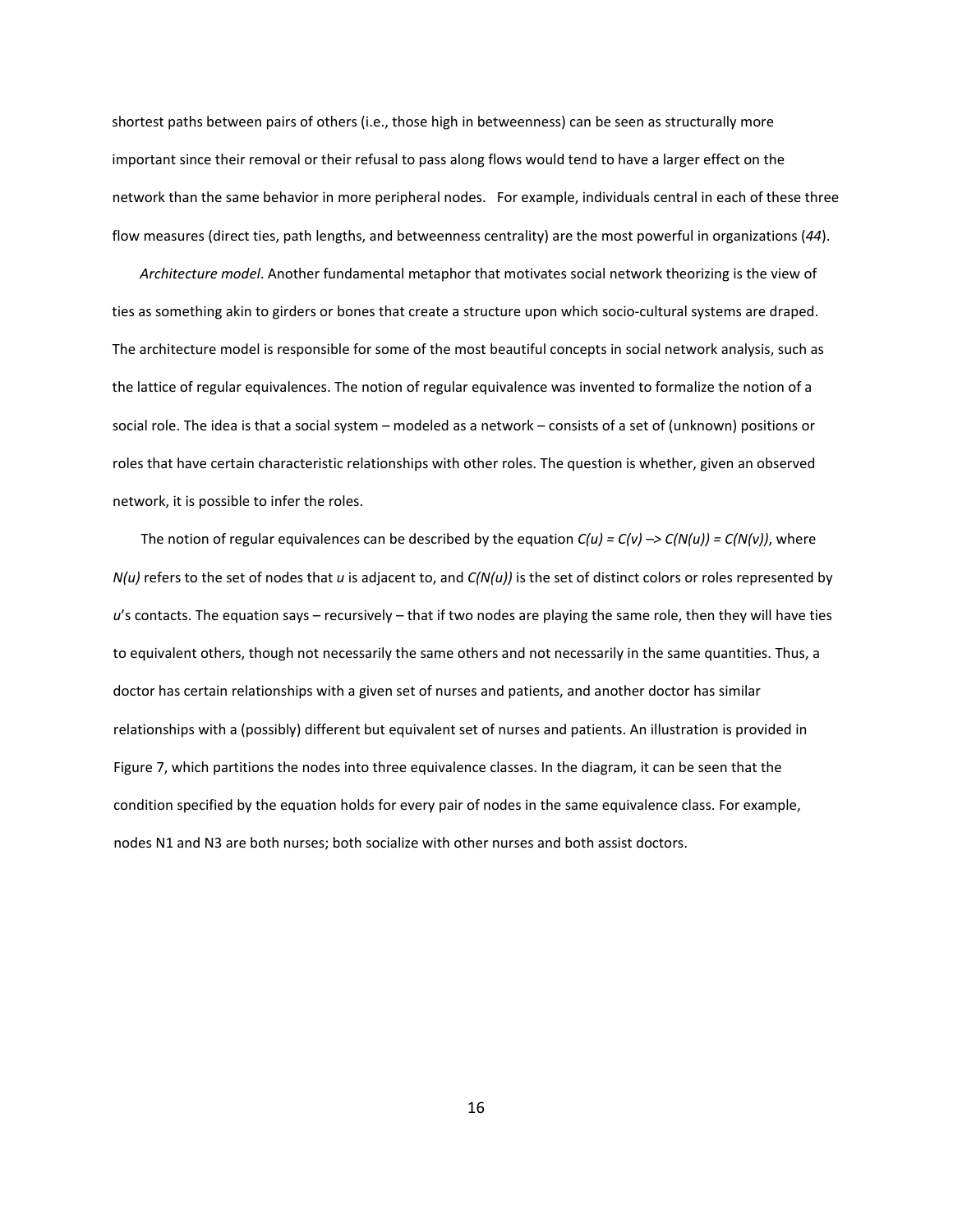

**Figure 7. Illustrative relations among a set of doctors, nurses and patients.**

The definition of regular equivalence allows us to build a reduced model of the network that preserves the essential structure. Figure 8 shows the model (known as a *blockmodel*) associated with the regular equivalence depicted in Figure 7. The model states that doctors receive assistance ties from nurses and give treatment ties to patients.



**Figure 8. Regular equivalence blockmodel.**

### **Criticisms and Challenges**

Network research is "hot" today, with the number of articles in the Web of Science on the topic of "social networks" nearly tripling in the past decade. The number of articles employing measures originally developed by social network researchers has also increased radically in other scientific fields, including biology and physics (*50*). However, network research is not without criticism. Within the social sciences, social network research has been subject to a number of persistent criticisms over the years. We examine several of these criticisms here.

*Theory.* Perhaps the oldest criticism is that the field lacks a (native) theoretical understanding – it is "merely descriptive" or "just methodology." It is indeed one of the strengths of the field that it provides excellent methods and concepts that can be used to characterize networks and the positions of nodes within them. It is also true that newcomers to the field tend to be dazzled by these abilities and tend to focus on simply describing networks – e.g.,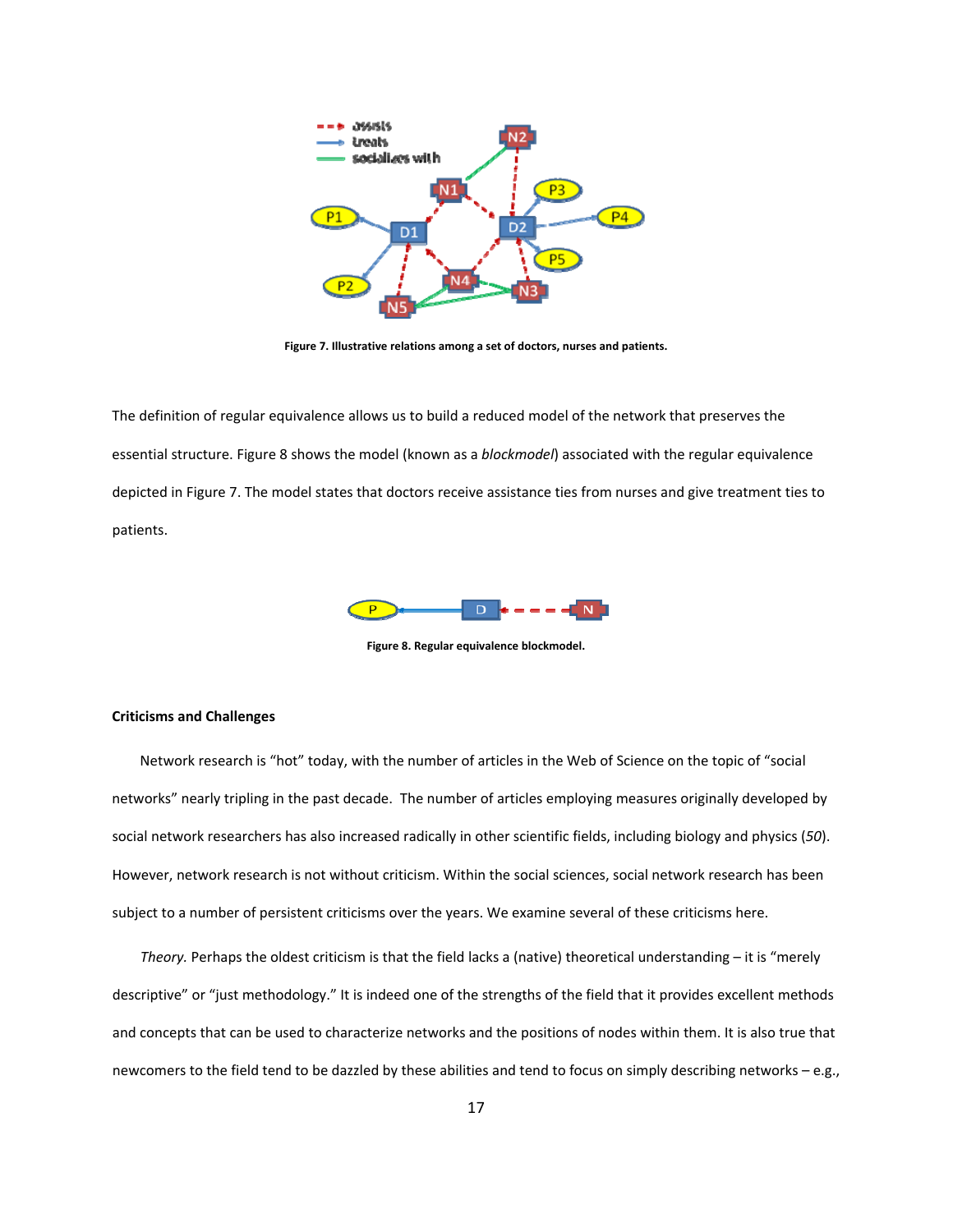characterizing them as small worlds or as scale free. But the notion that there is no native network theory seems patently wrong, at least in the social sciences today. In fact there is so much of it that one of the main purposes of this article is to organize and simplify this burgeoning body of theory. The criticism has probably lingered for a number of reasons, including (i) the novelty, mathematical sophistication, and richness of the social network analysis methodological toolkit, (ii) the apparent applicability and portability of network concepts to a wide variety of phenomena, just as statistics can be applied to all kinds of problems, and (iii) a tendency among some social scientists to associate all things mathematical with tools or methods.

*Agency.* Another lingering criticism in social science circles is that network research lacks agency in the sense that it neglects subjectivity and human intentionality (*51*). This criticism suggests that the nodes tend to be conceptualized as passive and interchangeable receptacles, wholly determined by their positions or environments rather than active agents who manage their own destinies as well as shape the network around them. To some extent this is true: for some network researchers, the appeal of the field is precisely the possibility of explaining human action without recourse to what they would regard as mystical factors, such as intentions and dispositions. They would argue that explanations in social science too often come down to "people do things because they want to." On the other hand, this orientation varies by discipline. In the management sciences, network research is very likely to conceive of nodes as strategic players maximizing self‐interest. For example, management researchers have shown that individuals with different psychological characteristics actively construct different kinds of social, networks in the workplace (*52*). Also, much of the work on antecedents of networks is based on a model of an active agent making choices of who to have ties with. This is also true of much of the work on social capital – the notion that one can invest in one's ties or position and obtain a return on that investment (*38*).

*Dynamics.* This criticism refers to the lack of attention that social network researchers are thought to have paid to the evolution of networks – how ties form, are maintained, and decay over time. This criticism is probably overstated – as pointed out earlier, a great deal is known about the principles behind who forms ties with whom. However, it is also true that the bulk of the work in social network analysis has focused on the consequences of networks rather than the antecedents. This is natural in the case of a new field, which must gain legitimacy by showing that it provides new explanations for existing problems. Once the value of network variables is accepted,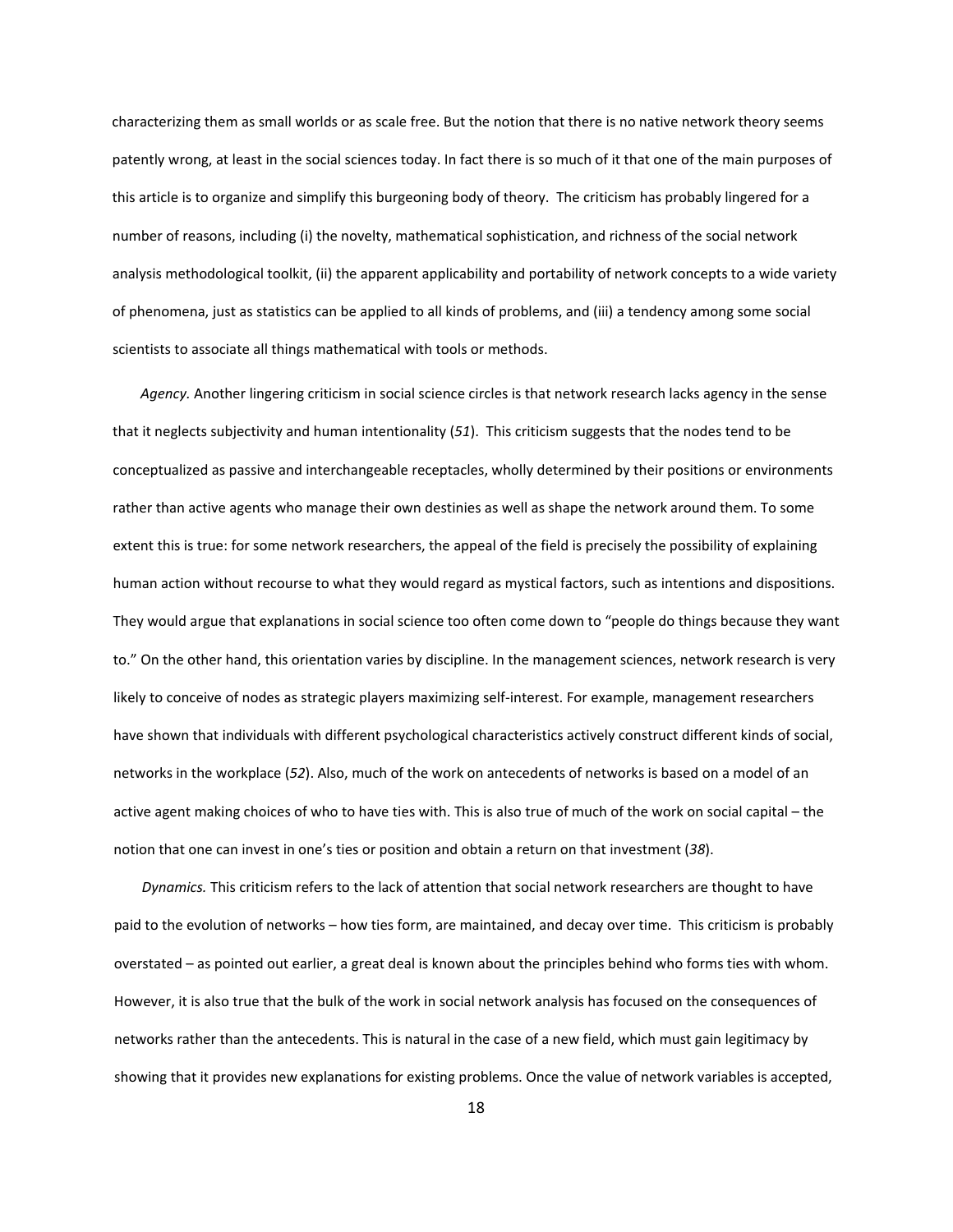it becomes understandable why one would be interested in exploring the antecedents of those variables. An important challenge, however, is the problem of endogeneity, which is essentially that, in social phenomena, effects can also be causes. For example, while researchers have shown that central nodes in workplace networks are more successful, it is equally clear that success attracts more partners, increasing centrality. Similarly, it is known that actors tend to interact with other actors who have similar behaviors. This occurs both because actors select others on the basis of similar behaviors (e.g., smokers in an organization tend to meet in designated smoking areas), and because tied actors tend to influence each other (e.g., a teenager may start smoking as a result of their association with another teen that is a smoker). Recent advances in the analysis of longitudinal network data (*53*) and the increased use of agent‐based simulation modeling will allow researchers to estimate the relative effects of selection and influence.

 *Cognition.* A key element of social networks is that the nodes are capable of cognition. People are reflective and projective creatures, and this affects how they react to their network positions, and how they change their network positions in pursuit of their goals. As a result, network researchers in the social sciences have become increasingly interested in how individual actors perceive (and systematically misperceive) the structure of the networks they are embedded in, and the consequences these perceptions can have for such outcomes as workplace performance (*54*). Similarly, organizational theorists have examined how the market's perception of ties between one firm (A) and another firm (B) can change the economic resources that are available to A (*55*). How the nodes in a social network perceive and misperceive their own and others' network ties, and with what consequences, is a fertile topic for future research. It is also a topic with implications for such foundational methodological questions as when self‐report is a valid source of data on network ties.

 *The Double‐Hermeneutic.* A foreseeable challenge for network research in the social sciences is that social science concepts can become a part of the very world they describe. Social science theories can diffuse through a population, influencing the way people see themselves and how they act, a phenomenon that sociologist Anthony Giddens described as the double‐hermeneutic (5*6*). A case in point is the increasing use of network analysis as a management tool. Suppose, for example, that an organization monitors employee emails and analyzes them using social network analysis. Individuals who are well‐connected are praised for their collaborativeness and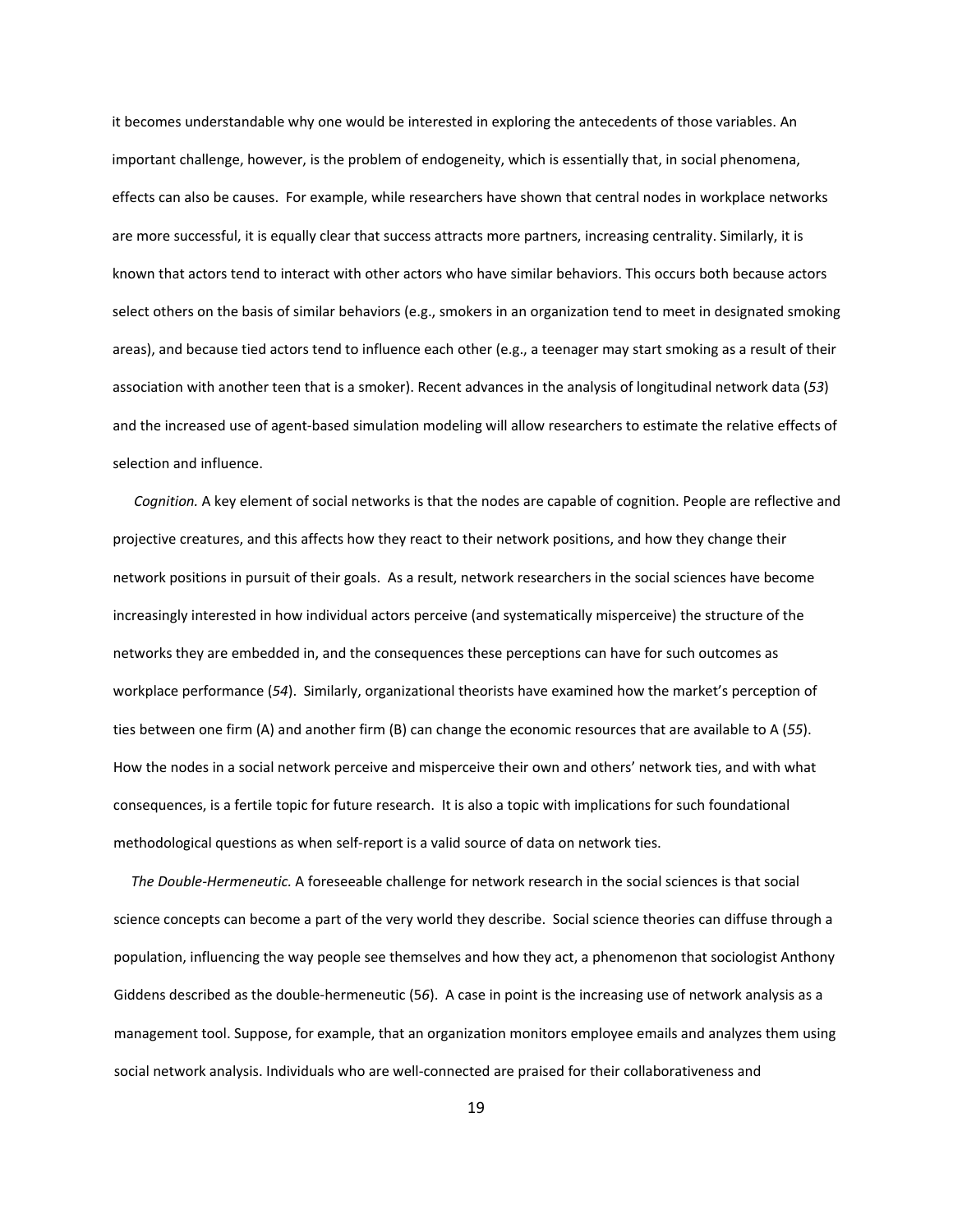involvement. As a result, people begin to communicate more widely, even if meaninglessly, in order to come out well in the "test".

Another case is provided by the explosion in the popularity of social networking sites, such as Facebook and Linkedin, which make one's connections highly visible and salient. Many of these sites offer users detailed information about the structure and content of their social networks, as well as suggestions for how to enhance their social networks. The question arises as to whether this enhanced awareness of social network theories may alter the way in which people create, maintain, and leverage their social networks. If it does not, the prescriptive value of social network theory is unclear. If it does, social network theorists may need to continually adjust their theories and the prescriptions they draw from them.

## **Closing Observations**

Our objective in this piece has been to provide a theoretically oriented overview of network research in the social sciences.<sup>[5](#page-19-0)</sup> Of course, focusing on the social sciences alone begs a comparison with network research in other fields, such as physics, computer science and biology. Such comparisons are notoriously risky because they involve making sweeping generalizations. Nonetheless, we offer a few observations.

A notable difference between network research in the physical sciences and network research in the social sciences is the interest demonstrated by the former in simply describing the structure of real networks and determining the extent to which these descriptions are universal. For example, early work by physicists on both small world and scale‐free networks sought to establish these properties as characteristic of all real networks. In contrast, in the social sciences, descriptive studies have generally been underappreciated and the probability of near‐universal descriptions highly discounted. Social science work on social networks has instead been predicated on expecting variation in network structures, and using this variation as explanatory of what happens to different networks. In addition, when network research in the physical sciences have been more explanatory, it has most often been to explain why networks have the structure they do (e.g., proposing preferential-attachment as a

<span id="page-19-0"></span> $<sup>5</sup>$  For those interested in learning more about the social science approach to network analysis, we recommend a</sup> number of review articles and textbooks (57‐59).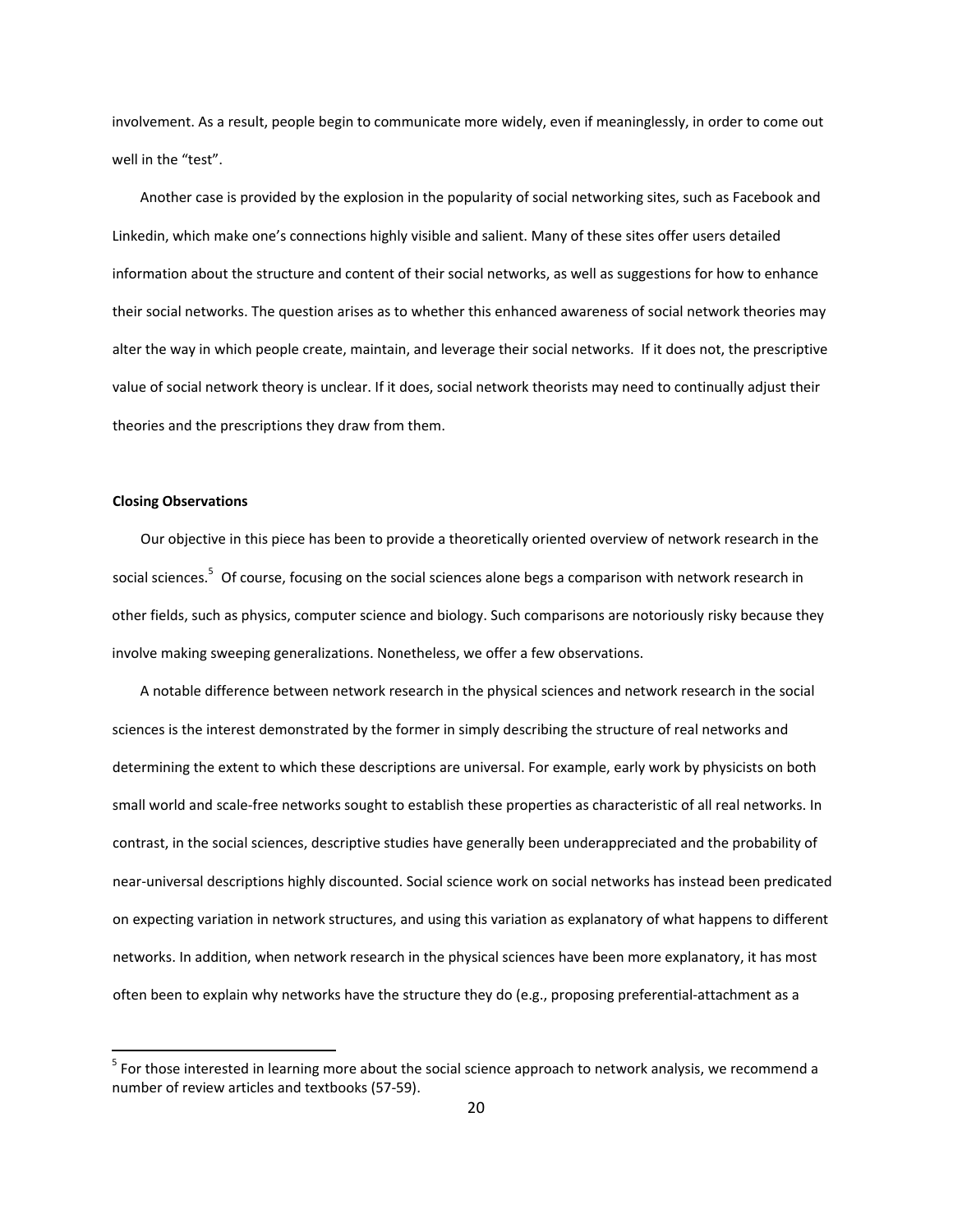mechanism for producing scale‐free degree distributions). In contrast, the social sciences have focused more on the consequences of network structure for non‐network outcomes, such as performance or homogeneity.

Another difference between network research in the physical and social sciences is that the social scientists have been comparatively more concerned with the individual node than with the network as a whole. The main interest for social scientists has been in understanding what happens to the individual node, regardless of whether the node itself represents an individual or a collective (such as a firm). This focus on node‐level outcomes is probably driven to at least some extent by the fact that traditional social science theories have largely been individually focused. In order to compete against more established social science theories, network researchers have had to show that network theory can better explain the same kinds of outcomes that have been the traditional focus of the social sciences.

A characteristic of network research in the social sciences is that it tends to preserve distinctions between different kinds of ties because it is thought that the type of tie affects how network structure influences outcomes. In contrast, the physical sciences have tended to treat different kinds of ties as alternative options (varying in quality) for measuring "the" social network. Some physicists argue that direct observation of who interacts with whom would be preferable to asking respondents about their social contacts, on the grounds that survey data is prone to error. Social scientists agree that survey data contains error, but do not regard an error‐free measurement of who interacts whom to be a substitute for, say, who trusts whom, as these are qualitatively different ties that can have different outcomes. In addition, social scientists would note that even when objective measures are available, it is often more useful for predicting behavior to measure a person's perception of their world rather than to measure their actual world.

Across all of these distinctions, it is apparent that the physical and social sciences are most comfortable at different points along the (related) continua of universalism to particularism, and simplicity to complexity. From a social scientist's point of view, network research in the physical sciences can seem alarmingly simplistic and coarse‐grained. And, no doubt, from a physical scientist's point of view, network research in the social sciences must appear oddly mired in the minute and the particular, using tiny datasets and treating every context as different. This is one of many areas where we can each take lessons from the other.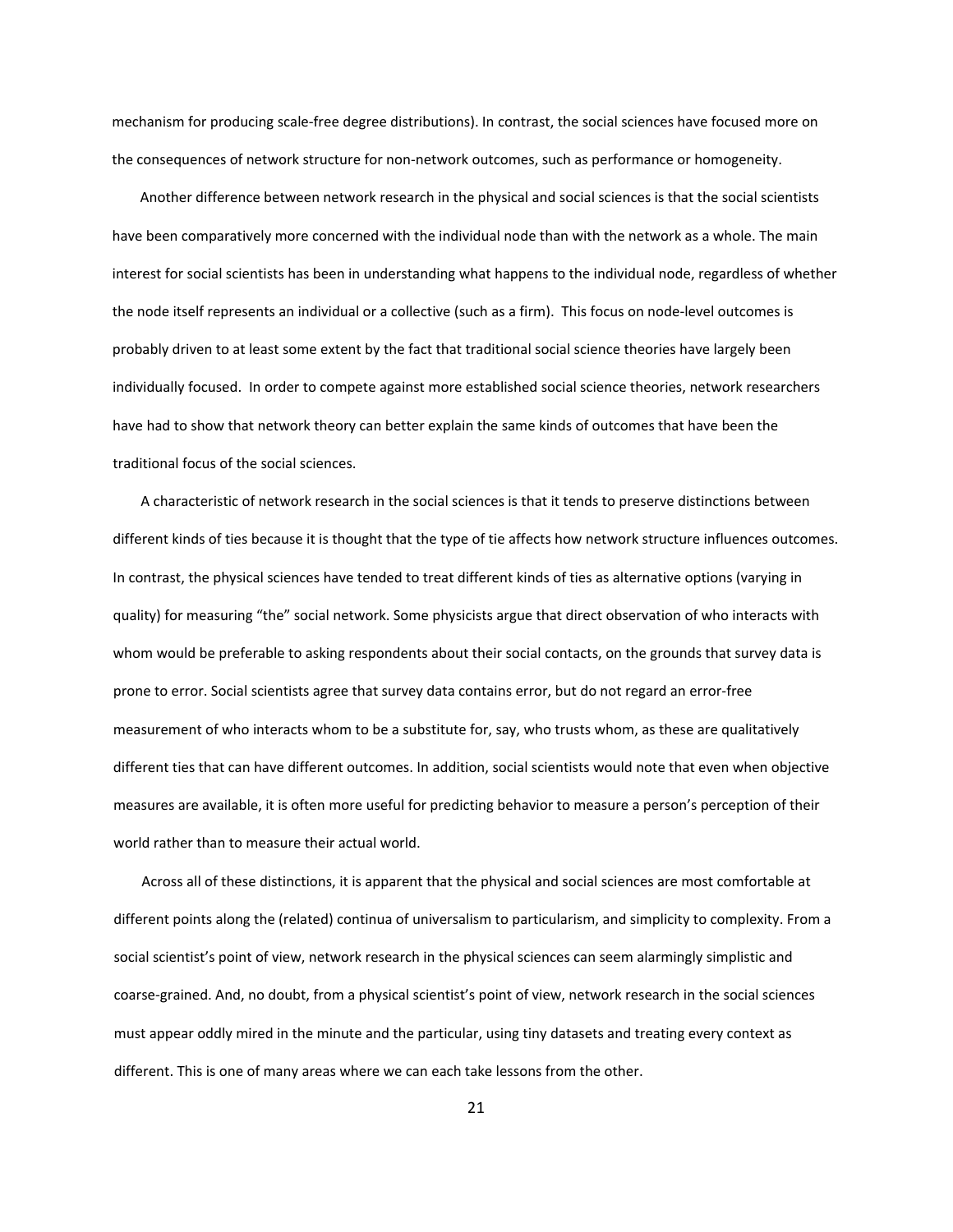#### **References**

1. M. Newman, A. Barabasi, D. J. Watts (Eds.), *The Structure and Dynamics of Networks* (Princeton University Press and Oxford, Princeton, New Jersey, 2006).

2. L.C. Freeman, *The Development of Social Network Analysis: A study in the Sociology of Science* (Empirical Press, Vancouver, 2004).

3. J. L. Moreno, *Who Shall Survive?* (Washington, DC: Nervous and Mental Disease Publishing Company, 1934).

4. E. Durkheim, *Suicide*: *A Study in Sociology* (Free Press: New York, 1951).

5. R. Luce, A. Perry, *Psychometrika*, 14, 95 (1949).

6. A. Bavelas, *J. Acoustical Soc. America* 22 (1950).

7. H. Leavitt,. J*. Abnormal and Social Psychol*. 46 (1951).

8. M.E. Shaw, Communication networks, In L. Berkowitz (Ed.), *Advances in Experimental Social Psychology,* 1, 111 (Academic, New York, 1964).

9 . I. de S., Pool, M. Kochen, *Social Networks*, 1, 1 (1978)

10. S. Milgram, *Psychology Today*, 2, 60 (1967).

11. C.S. Fischer, *To Dwell Among Friends* (The University of Chicago Press, Chicago, IL, 1948)

12. C. E. Hollingshead, *Elmtown's Youth* (John Wiley and Sons, London, 1949).

13. B. Wellman, J. Salaff, D. Dimitrova, L. Garton, M. Gulia, C. Haythornwaite, *Annual Review of Sociology*, 22, 213 (1996).

14. R. Brown, *Structure and Function in Primitive Society* (Free Press, Glencoe, IL, 1952).

15. S. F. Nadel, *The Theory of Social Structure* (Free Press, Glencoe, IL, 1957).

16. H. White, *An Anatomy of Kinship: Mathematical Models for Structures of Cumulated Roles* (Prentice Hall, Engelwood, NJ, 1963).

17. J. P. Boyd, *Journal of Mathematical* Psychology, 6, 139 (1969).

18. E. Bott, *Family and Social Network* (Tavistock Publications, London, 1957).

19. F.P. Lorrain, H.C. White, *Journal of Mathematical Sociology*, 1, 49 (1971).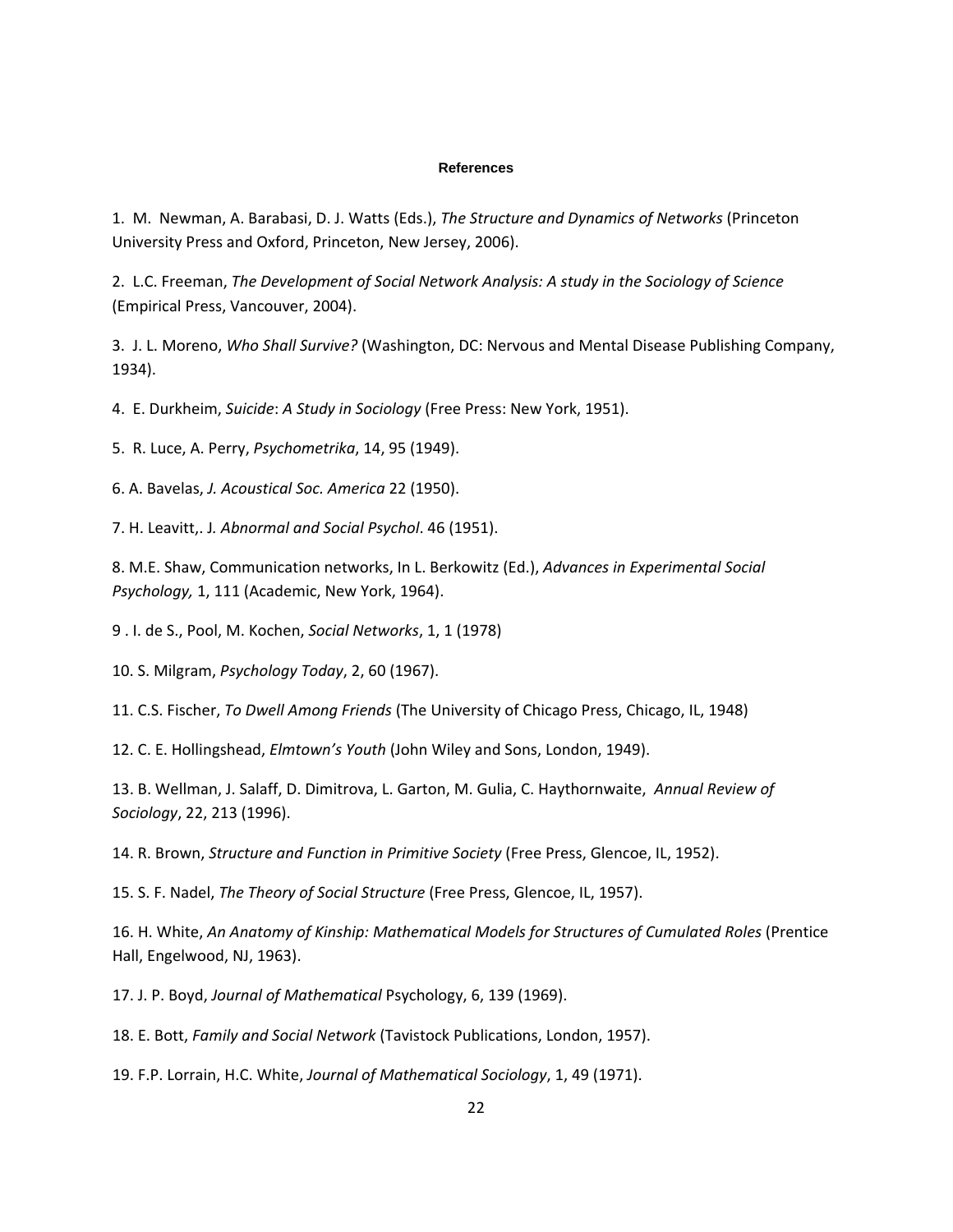20. R.S. Burt, *Corporate Profits and Cooptation* (Academic Press, NY, 1983).

21. R.S. Burt, *American Journal of Sociology*, 92, 1287 (1987).

22. M.S. Granovetter, *American Journal of Sociology*, 78, 1360 (1973).

23. R.S. Burt, Structural Holes: The Social Structure of Competition (Harvard University Press, Cambridge, MA. 1992).

24. R. Cross, A. Parker, *The Hidden Power of Social Networks* (Harvard Business School Press, Boston, MA, 2004).

25. J.A. Levy, B.A. Pescosolido, *Social Networks and Health* (Elsevier, 2002).

26. M. Sageman, *Understanding Terror Networks* (University of Pennsylvania Press, Philadelphia, 2004).

27. S.P. Borgatti, In R. Breiger, K. Carley, & P. Pattison, (Eds.),*Dynamic Social Network Modeling and Analysis: Workshop Summary and Papers*, 241 (National Academy of Sciences Press, 2003).

28. S. P. Borgatti, *Social Networks*, 27, 55 (2005).

29. M.S. Granovetter, *American Journal of Sociology*, 91, 481 (1985).

30. B. Uzzi, *American Sociological Review*, 61, 674 (1996).

31. J.S. Coleman, *American Journal of Sociology*, 94, S95 (1988).

32. S.P. Borgatti, M.G. Everett, P. Shirey, *Social Networks,* 12, 337 (1990).

33. L.C. Freeman, *Social Networks*, 40, 35 (1977).

34. J.F. Padgett, C.K. Ansell, *American Journal of Sociology*, 98, 1259 (1994).

35. L. Festinger, S. Schacter, K.W. Back, *Social Pressures in Informal Groups: A study of Human Factors in Housing* (Harper, New York, 1950).

36. P. M. Blau, *Inequality and Heterogeneity: A Primitive Theory of Social Structure* (Free Press, New York, 1977).

37. M. McPherson, L Smith‐Lovin, J.M. Cook, *Annual Review of Sociology*, 27, 415 (2001)

38. R. S. Burt, *Brokerage and Closure* (Oxford University Press, New York, 2005).

39. G. F. Davis, H.R. Greve, *American Journal of Sociology,* 103, 1 (1997).

40. T. W. Valente, *Social Networks*, 18, 69 (1996).